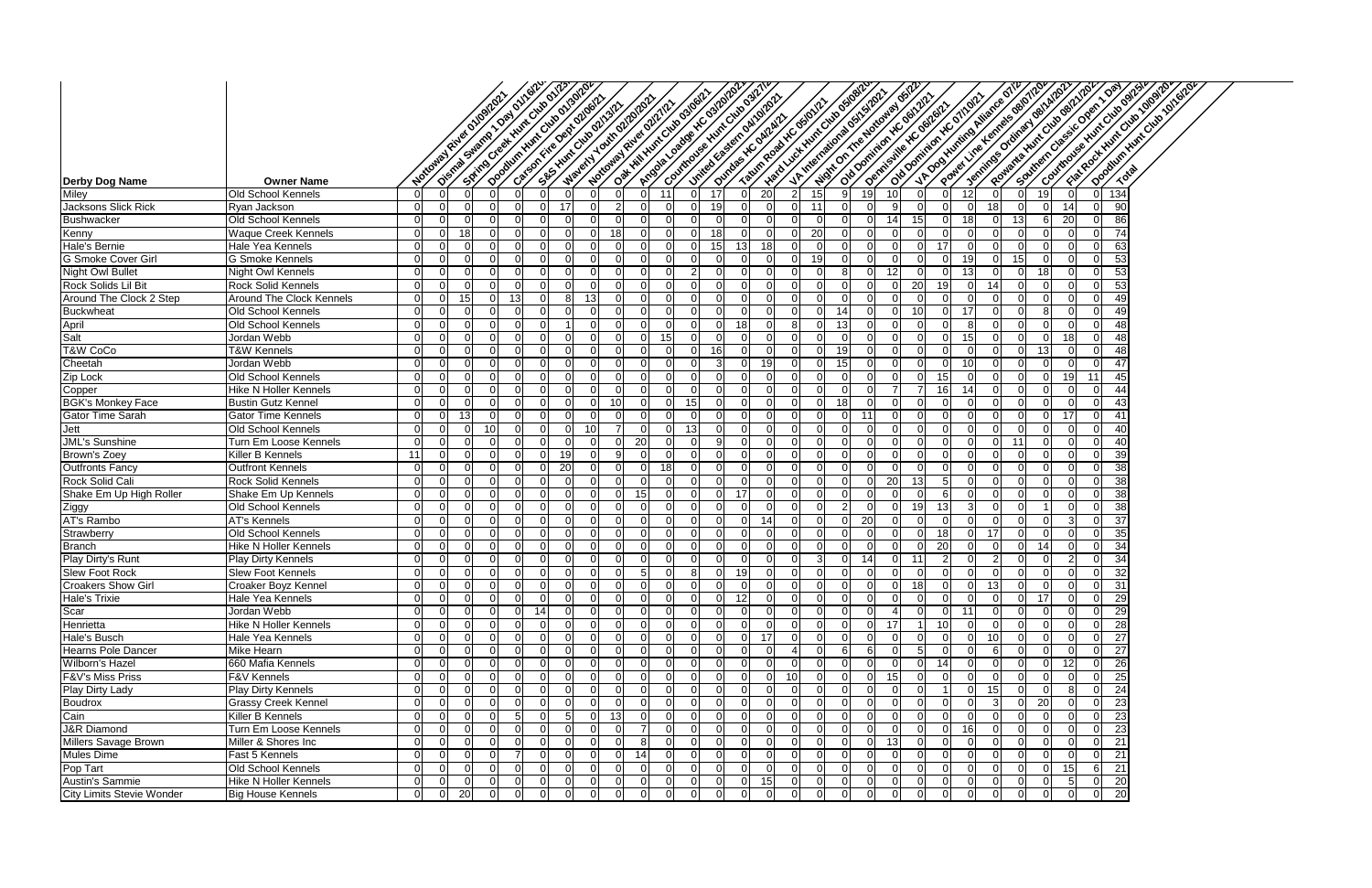| Gene's Shameeka            | New Canton Mafia Kennels                     |          | 20             |                |                 |                |                      |                |              |          |                          |              | 0                    |                | 0                    |               |                                  |                                  |                |                |    |          | 20              |
|----------------------------|----------------------------------------------|----------|----------------|----------------|-----------------|----------------|----------------------|----------------|--------------|----------|--------------------------|--------------|----------------------|----------------|----------------------|---------------|----------------------------------|----------------------------------|----------------|----------------|----|----------|-----------------|
| Knox                       | Small Time Kennels                           | ∩        | $\sqrt{ }$     | $\Omega$       | $\Omega$        |                | $\Omega$<br>ി        | $\Omega$       |              |          | $\Omega$                 | <sup>0</sup> | $\Omega$<br>$\Omega$ | $\Omega$       | $\Omega$             | $\Omega$      | $\Omega$                         | $\Omega$                         | 20             | $\Omega$       |    | ∩        | $\overline{20}$ |
| Queso                      | <b>Belsches Kennel</b>                       | ∩        | $\Omega$       | ∩              | $\Omega$        | 20             | ∩                    | ∩              |              |          | ∩                        |              | $\Omega$<br>$\Omega$ | $\Omega$       | 0                    | <sup>0</sup>  |                                  | $\Omega$                         | $\Omega$       | $\Omega$       |    |          | 20              |
| Shortleg's Lucy            | Shortleg Kennels                             | ∩        | C              |                | ∩               | 10<br>10       |                      | ∩              |              |          |                          |              | $\Omega$<br>∩        | $\Omega$       | $\Omega$             | $\Omega$      | $\Omega$                         | $\Omega$                         | $\Omega$       | <sup>0</sup>   |    |          | 20              |
| <b>Super Freak</b>         | <b>Hike N Holler Kennels</b>                 | ∩        | -C             |                | $\Omega$        |                |                      | $\Omega$       |              |          |                          |              | $\Omega$<br>∩        | $\Omega$       | 0.                   | 12            |                                  | $\Omega$                         |                | <sup>0</sup>   |    |          | 20              |
| <b>Sweet Waters Wicked</b> | <b>Sweet Water Kennels</b>                   | $\Omega$ | $\sqrt{ }$     | $\Omega$       | 20              |                |                      | 0              |              |          |                          |              | $\Omega$<br>∩        | $\Omega$       | 0.                   | $\Omega$      |                                  | $\Omega$                         | $\Omega$       | 0              |    |          | 20              |
| Cedar Creeks 10            | <b>Cedar Creek Kennels</b>                   | ∩        |                | $\Omega$       | $\Omega$        |                |                      | 0              |              |          | 19                       |              | $\Omega$             | $\Omega$       | $\Omega$             |               |                                  | $\Omega$                         | $\Omega$       |                |    |          | 19              |
| Cedar Lane Chief           | Cry N Fox Kennels                            | U        | $\sqrt{ }$     | 19             | $\Omega$        |                |                      | 0              |              |          | $\Omega$                 |              | $\Omega$             | $\Omega$       | $\Omega$             | $\Omega$      |                                  | $\overline{0}$<br>ΩI             | $\Omega$       | 0              |    | ∩        | 19              |
| Flake                      | <b>Small Time Kennels</b>                    | ∩        | $\sqrt{ }$     | $\Omega$       | $\Omega$        |                | ∩                    | ∩              |              |          | $\Omega$                 |              | $\Omega$<br>$\Omega$ | $\Omega$       | $\Omega$             | <sup>0</sup>  |                                  | $\Omega$<br>$\Omega$             | 19             | $\Omega$       |    | ∩        | -19             |
| Goldie                     | <b>Waque Creek Kennels</b>                   | $\Omega$ | $\Omega$       | $\Omega$       | $\Omega$        |                | $\Omega$<br>- 0      | $\Omega$       | 0            | $\Omega$ | $\overline{12}$<br>7     | $\Omega$     | $\Omega$<br>$\Omega$ | $\Omega$       | $\Omega$<br>∩        | $\Omega$      | $\Omega$                         | $\overline{0}$<br>$\Omega$       | $\Omega$       | $\Omega$       |    | $\Omega$ | 19              |
| <b>Hollands Bolt</b>       | No Count Kennels                             | $\Omega$ | $\Omega$       | $\Omega$       | $\Omega$        | 19<br>$\Omega$ | $\Omega$             | $\Omega$       | $\Omega$     | $\Omega$ | $\Omega$<br><sup>0</sup> | $\Omega$     | $\Omega$<br>$\Omega$ | $\Omega$       | $\Omega$<br>$\Omega$ | $\Omega$      | $\Omega$<br>ΩI                   | $\Omega$<br>$\Omega$             | $\Omega$       | $\Omega$       |    | ∩        | 19              |
| Jackson's Molly            | Ryan Jackson                                 | $\Omega$ | $\Omega$       | $\Omega$       | $\Omega$        |                | $\Omega$<br>$\Omega$ | $\Omega$       | $\Omega$     | $\cap$   | $\Omega$<br><sup>0</sup> | $\Omega$     | $\Omega$<br>$\Omega$ | $\Omega$       | 16                   | $\Omega$      | $\Omega$<br>$\Omega$             | $\Omega$<br>3                    | $\Omega$       | $\Omega$       |    | $\Omega$ | 19              |
| Laid Back Slim             | Laid Back Kennels                            | U        | $\Omega$       | U              | $\Omega$        |                | ∩                    | $\Omega$       |              |          | 8                        | <sup>0</sup> | $\Omega$<br>$\Omega$ | -11            | $\Omega$             | $\Omega$      | $\Omega$                         | $\Omega$<br>∩                    | $\Omega$       | $\Omega$       |    | ∩        | 19              |
| Lemonball                  | <b>County Line Kennels</b>                   | U        |                | $\Omega$       | 19              |                |                      |                |              |          |                          |              | $\Omega$             | $\Omega$       | $\Omega$             |               |                                  | $\Omega$                         |                | ∩              |    |          | 19              |
| Old South Rip              | Old South Kennels                            | U        |                |                | $\Omega$        |                |                      | 0              |              |          |                          |              | $\Omega$             | $\Omega$       | $\Omega$             | <sup>0</sup>  | 19<br>∩                          | $\Omega$                         | $\Omega$       | ∩              |    |          | 19              |
| <b>RRK's Achilles</b>      | <b>RRK Kennels</b>                           | ∩        |                |                | $\Omega$        |                |                      |                |              |          | 14                       |              | $\Omega$             | $\Omega$       | $\Omega$             |               |                                  | $\Omega$                         | $\Omega$       | ∩              |    |          | 19              |
| Special's K's T Rex        | Special K Kennels                            | U        |                |                | ∩               |                |                      |                |              |          | 19                       | <sup>0</sup> | $\Omega$<br>$\Omega$ | $\Omega$       | 0.                   |               |                                  | $\Omega$                         | ΩI             | ∩              |    |          | -19             |
| <b>Fosters Donnie</b>      |                                              | U        |                |                | ∩               |                |                      |                |              |          |                          |              | $\Omega$             | ∩              | <sup>0</sup>         | 18            |                                  | $\Omega$                         |                |                |    |          | 18              |
|                            | <b>Hard Drive Kennels</b><br>Double M Kennel |          |                |                | $\Omega$        |                |                      |                |              | 18       |                          |              | $\Omega$             | ∩              | <sup>0</sup>         |               |                                  | $\Omega$                         |                |                |    |          | 18              |
| Gregory's Scrappy          |                                              | ∩        | C              |                |                 |                |                      |                |              |          |                          |              |                      | $\Omega$       | $\Omega$             |               |                                  | $\Omega$                         | $\Omega$       | <sup>0</sup>   |    |          |                 |
| Jasper                     | Glen Haven Kennels                           | ∩        | $\sqrt{ }$     |                | 18              |                |                      |                |              |          |                          |              | $\Omega$<br>$\Omega$ |                |                      |               |                                  |                                  |                |                |    |          | 18              |
| ance's Piper               | <b>Ridge Road Kennels</b>                    | ∩        |                |                | $\Omega$        |                |                      |                |              |          |                          |              | $\Omega$<br>∩        | $\Omega$       | 0.                   |               | 16I                              | $\Omega$                         | $\Omega$       |                |    |          | 18              |
| enny's Mater               | <b>Chillrey Creek Kennels</b>                |          | C              |                | $\Omega$        |                |                      |                |              |          |                          |              | $\Omega$             | $\Omega$       | 18                   |               |                                  | $\Omega$                         | $\Omega$       |                |    |          | 18              |
| Mad Dawgs Nature Boy       | Mad Dawg Kennels                             | ∩        | $\sqrt{ }$     | $\Omega$       | $\Omega$        | 18             |                      |                |              |          |                          |              | ∩<br>$\Omega$        | $\Omega$       | $\Omega$             |               |                                  | $\Omega$                         | $\Omega$       |                |    |          | 18              |
| Marshall's Penny           | <b>Berkely Kennels</b>                       | ∩        | $\sqrt{ }$     |                | $\Omega$        |                |                      |                |              |          |                          |              | $\Omega$             |                | $\Omega$             |               |                                  | $\Omega$                         | $\Omega$       |                |    |          | 18              |
| May                        | Old School Kennels                           | U        | $\sqrt{ }$     |                | $\Omega$        |                |                      |                |              |          | 6                        |              | $\Omega$             |                | 8                    |               |                                  | $\Omega$<br>U                    | $\overline{0}$ | <sup>0</sup>   |    |          | 18              |
| <b>Super Girl</b>          | Old School Kennels                           | U        | $\Omega$       | U              | $\Omega$        |                | $\Omega$<br>0        |                |              |          | $\Omega$                 | <sup>0</sup> | $\Omega$<br>$\Omega$ | $\Omega$       | 10 <sup>1</sup>      | <sup>0</sup>  |                                  | $\Omega$<br>$\Omega$             | $\Omega$       | 0              |    | ∩        | 18              |
| Baretta                    | Never Forgotten Kennels                      | $\Omega$ | $\Omega$       | $\Omega$       | $\overline{17}$ |                | $\Omega$<br>$\Omega$ | ∩              |              |          | $\Omega$                 | $\Omega$     | $\Omega$<br>∩        | $\Omega$       | $\Omega$             | <sup>0</sup>  |                                  | $\Omega$<br>U                    | $\Omega$       | $\Omega$       |    |          | 17              |
| <b>Bella's Susie</b>       | Cry N Fox Kennels                            | ∩        | $\Omega$       | 5 <sub>l</sub> | $\Omega$        |                | $\Omega$<br>$\Omega$ | 12             | 0            | $\Omega$ | $\Omega$<br>∩            | ΩI           | $\Omega$<br>$\Omega$ | $\Omega$       | $\Omega$             | $\Omega$<br>∩ | $\Omega$                         | $\Omega$<br>$\Omega$             | $\Omega$       | $\Omega$       |    | ∩        | 17              |
| <b>Biggies Hannah</b>      | <b>Biggies Kennel</b>                        | ∩        | $\Omega$       | $\Omega$       | $\Omega$        |                | ∩                    | $\Omega$       |              |          | $\Omega$                 | $\Omega$     | $\Omega$<br>$\Omega$ | $\Omega$       | $\Omega$             | 17            | $\Omega$                         | $\Omega$                         | $\Omega$       | $\Omega$       |    | $\Omega$ | 17              |
| Freckles                   | <b>Stretched Out Kennels</b>                 | U        | ∩              | $\Omega$       | $\Omega$        |                | ∩                    | $\Omega$       |              |          | 17<br>$\Omega$           | ΩI           | $\Omega$<br>$\Omega$ | $\Omega$       | $\Omega$<br>∩        | $\Omega$      | $\Omega$<br>$\Omega$             | $\Omega$<br>∩                    | $\Omega$       | $\Omega$       |    | $\Omega$ | 17              |
| <b>Great Creek's Ash</b>   | <b>Great Creek Kennels</b>                   | $\Omega$ |                | 17             | $\Omega$        |                |                      |                |              |          |                          |              | $\Omega$             | <sup>0</sup>   | $\Omega$             |               |                                  | $\Omega$                         |                | ∩              |    |          | 17              |
| <b>Hale's Sassy</b>        | Hale Yea Kennels                             | U        |                | $\Omega$       | $\Omega$        |                |                      |                |              |          |                          |              | $\Omega$             | $\Omega$       | 17<br>$\Omega$       | $\Omega$      |                                  | $\Omega$                         |                | ∩              |    |          | 17              |
| <b>Hucksteps Slim</b>      | Daniel King                                  | U        |                | ∩              | $\Omega$        |                |                      |                |              | 17       |                          |              | $\Omega$             | $\Omega$       | $\Omega$             | <sup>0</sup>  | $\Omega$                         | $\Omega$<br>ΩI                   | $\Omega$       | $\Omega$       |    |          | 17              |
| Miller's Elvira            | Millers Kennels                              | U        |                |                | $\Omega$        |                |                      |                |              |          |                          |              | $\Omega$             | $\Omega$       | $\Omega$             |               |                                  | $\Omega$                         | ΩI             | ∩              |    | 131      | 17              |
| <b>Molnars Fancy Pants</b> | Kent Store Mafia Kennels                     | U        |                |                | $\Omega$        | 17             |                      |                |              |          |                          | O            | $\Omega$             | $\Omega$       | $\Omega$             |               |                                  | $\Omega$                         | ΩI             | <sup>0</sup>   |    |          | 17              |
| <b>Reedy Creek Jet</b>     | Reedy Creek Kennels                          | ∩        |                |                | $\Omega$        |                |                      | ∩              |              |          |                          |              | $\Omega$             | $\Omega$       | 0                    | <sup>0</sup>  | 17                               | $\Omega$                         | $\Omega$       | <sup>0</sup>   |    |          | 17              |
| AT's Imma Cracker          | <b>AT's Kennels</b>                          | ∩        | C              |                | $\Omega$        |                |                      | <sup>0</sup>   |              |          | $\Omega$                 | 0            | 16<br>$\Omega$       | $\Omega$       | $\Omega$             | $\Omega$      | $\Omega$                         | $\overline{0}$                   | $\Omega$       | $\Omega$       |    |          | 16              |
| Beech Ridge Fruit Loop     | Beech Ridge Kennels                          | ∩        |                |                | 16              |                |                      |                |              |          |                          |              | $\Omega$<br>$\Omega$ | $\Omega$       | $\Omega$             | $\Omega$      |                                  | $\Omega$                         | $\Omega$       | $\Omega$       |    |          | 16              |
| <b>BGK's Princess</b>      | <b>Bustin Gutz Kennel</b>                    | 0        | $\overline{0}$ | 0              | 0               | -UI            | υı<br>UI.            | υı             | υ            | -U       | 16<br><sup>O</sup>       | υ            | U<br>$\cup$          | υL             | υI                   | υL<br>υ       | υı<br>υı                         | υı                               | 0 <br>υ        | υı             | υı | -UI      | 16<br>UI        |
| <b>BGK's Snowflake</b>     | <b>Bustin Gutz Kennel</b>                    | ΩI       | $\Omega$       | 0I             | $\overline{0}$  | $\Omega$       | $\Omega$<br>$\Omega$ | $\overline{0}$ | 0            | $\Omega$ | $\Omega$<br>-0           | $\Omega$     | 16<br>$\overline{0}$ | 0I             | 0I<br>$\Omega$       | $\Omega$      | $\overline{0}$<br>$\overline{0}$ | $\overline{0}$<br>$\overline{0}$ | 0I             | <sup>O</sup>   |    |          | 16              |
| <b>Biggie Daisy Duke</b>   | Bryan Locklear                               | $\Omega$ | $\Omega$       | $\Omega$       | $\Omega$        |                | 16<br>$\Omega$       | $\Omega$       |              |          | $\Omega$                 |              | $\Omega$<br>$\Omega$ | $\overline{0}$ | $\overline{0}$       |               | $\Omega$                         | $\overline{0}$<br>ΟI             | $\overline{0}$ | $\overline{0}$ |    |          | $\overline{16}$ |
| <b>Bunchs Lexi</b>         | Bunch & Sons Kennel                          | U        | $\Omega$       | $\Omega$       | $\Omega$        |                | $\Omega$<br>$\Omega$ | $\Omega$       |              |          | $\Omega$                 | ΩI           | $\Omega$             | $\overline{0}$ | $\Omega$             | $\Omega$      | $\Omega$<br>11                   | $\overline{0}$<br>$\Omega$       | $\overline{0}$ | $\overline{0}$ |    | $\Omega$ | 16              |
| Cedar Lane Jolene          | Cedar Creek Kennels                          | $\Omega$ | $\Omega$       | $\Omega$       | $\Omega$        |                | $\Omega$<br>$\Omega$ |                |              |          | $\overline{16}$          | <sup>0</sup> | $\Omega$<br>$\Omega$ | $\Omega$       | $\Omega$             |               |                                  | $\Omega$<br>ΩI                   | $\Omega$       | $\Omega$       |    |          | $\overline{16}$ |
| <b>Curly Sue</b>           | Jordan Webb                                  | U        | $\Omega$       | $\Omega$       | $\Omega$        |                | $\Omega$<br>$\Omega$ |                |              |          | $\Omega$                 | $\Omega$     | $\Omega$<br>$\Omega$ | $\Omega$       | 12<br>$\Omega$       | $\Omega$      |                                  | $\mathbf 0$<br>ΩI                | $\Omega$       |                |    | $\Omega$ | $\frac{1}{6}$   |
| G3's Ghost                 | Hawtree Kennels                              | $\Omega$ | $\Omega$       | 16             | $\Omega$        |                | $\Omega$<br>$\Omega$ | $\Omega$       | $\Omega$     | $\Omega$ | $\Omega$<br>$\Omega$     | $\Omega$     | $\Omega$<br>$\Omega$ | $\Omega$       | $\Omega$<br>$\Omega$ | $\Omega$      | $\Omega$<br>$\Omega$             | $\Omega$<br>$\Omega$             | $\Omega$       | $\Omega$       |    | $\Omega$ | 16              |
| LBK's Earl                 | Long Branch Kennels                          | U        | $\Omega$       | $\Omega$       | $\Omega$        |                | $\Omega$<br>$\Omega$ | $\Omega$       |              |          | $\Omega$                 | <sup>0</sup> | $\Omega$<br>$\Omega$ | $\Omega$       | 16<br>$\Omega$       | $\Omega$      | $\Omega$<br>$\Omega$             | $\overline{0}$<br>$\Omega$       | $\Omega$       | $\Omega$       |    | $\Omega$ | 16              |
| <b>Molly</b>               | <b>Grassy Creek Kennel</b>                   | U        | $\Omega$       | $\Omega$       | $\Omega$        |                | $\Omega$<br>$\Omega$ | $\Omega$       | <sup>n</sup> |          | $\Omega$<br>n            | <sup>0</sup> | $\Omega$<br>$\Omega$ | $\Omega$       | $\Omega$<br>$\Omega$ | $\Omega$      | $\Omega$                         | $\overline{0}$<br>$\Omega$       | $\Omega$       | $\Omega$       | 16 | $\Omega$ | 16              |
| Ragner                     | <b>Hike N Holler Kennels</b>                 | $\Omega$ | $\Omega$       | $\Omega$       | $\Omega$        |                | ∩                    | 0              |              |          | <sup>0</sup>             | <sup>0</sup> | $\Omega$             | $\Omega$       | $\Omega$             | $\Omega$      | $\Omega$                         | $\overline{0}$<br>ΩI             | ΟI             | $\Omega$       |    | 16       | $\overline{16}$ |
| Ranger                     | Rocky Hill Mafia Kennels                     | ∩        | $\Omega$       | $\Omega$       | $\Omega$        |                |                      | $\Omega$       |              |          |                          |              | $\Omega$             | $\Omega$       | $\Omega$             | <sup>0</sup>  |                                  | $\overline{0}$                   | 16             | $\Omega$       |    |          | $\overline{16}$ |
| Wishbone                   | <b>Ghost Kennels</b>                         | 0        | 12             | <sup>0</sup>   | $\Omega$        |                | $\Omega$             | $\Omega$       |              |          | $\Omega$                 | $\Omega$     | $\Omega$<br>$\Omega$ | $\Omega$       | 0I                   | $\Omega$      | $\Omega$<br>$\Omega$             | $\Omega$<br>$\overline{0}$       | ΟI             | $\Omega$       |    | n        | $\overline{16}$ |
| ZL's Mia                   | Zach Lindsey                                 | U        | ∩              | $\Omega$       | $\Omega$        |                |                      | $\Omega$       |              | 16       |                          |              | $\Omega$<br>$\Omega$ | $\Omega$       | $\Omega$             |               |                                  | $\Omega$<br>ΩI                   | $\Omega$       | $\Omega$       |    |          | 16              |
| <b>CMK Perry IGWT</b>      | <b>CMK Tri Co IGWT</b>                       | 0        | $\Omega$       | $\Omega$       | $\Omega$        |                | $\Omega$<br>ΩI       | $\Omega$       |              |          |                          | 0            | ΟI<br>$\Omega$       | 15             | $\overline{0}$       | <sup>0</sup>  | $\Omega$                         | $\overline{0}$<br>$\Omega$       | ΟI             | $\Omega$       |    |          | $\overline{15}$ |
| Costa                      | Cole Miller                                  | ∩        | $\Omega$       | $\Omega$       | $\Omega$        |                |                      | 4              |              | 11       |                          |              | $\Omega$<br>$\Omega$ | $\Omega$       | 01                   |               |                                  | $\overline{0}$<br>$\Omega$       | $\Omega$       | $\Omega$       |    |          | 15              |
| Deuce's Tad Pole           | Double Deuce Kennels                         | 15       | $\Omega$       | $\Omega$       | $\Omega$        |                | $\Omega$<br>0        | $\Omega$       | 0            | $\Omega$ | $\Omega$<br>0            | $\Omega$     | 0 I<br>$\Omega$      | $\Omega$       | $\overline{0}$<br>ΩI | $\Omega$      | $\overline{0}$<br>ΟI             | $\overline{0}$<br>$\overline{0}$ | ΟI             | $\overline{0}$ |    | $\Omega$ | $\overline{15}$ |
| LNR Pandora                | <b>Big Kountry Kennels</b>                   | 0        | $\Omega$       | 12             | $\overline{3}$  |                | $\Omega$<br>ΩI       | $\Omega$       |              | $\Omega$ | $\Omega$                 | 0            | $\Omega$<br>$\Omega$ | $\Omega$       | $\Omega$             | $\Omega$      | 0                                | $\overline{0}$<br>$\Omega$       | $\Omega$       | $\Omega$       |    | $\Omega$ | 15 <br>ΩL       |
|                            |                                              |          |                |                |                 |                |                      |                |              |          |                          |              |                      |                |                      |               |                                  |                                  |                |                |    |          |                 |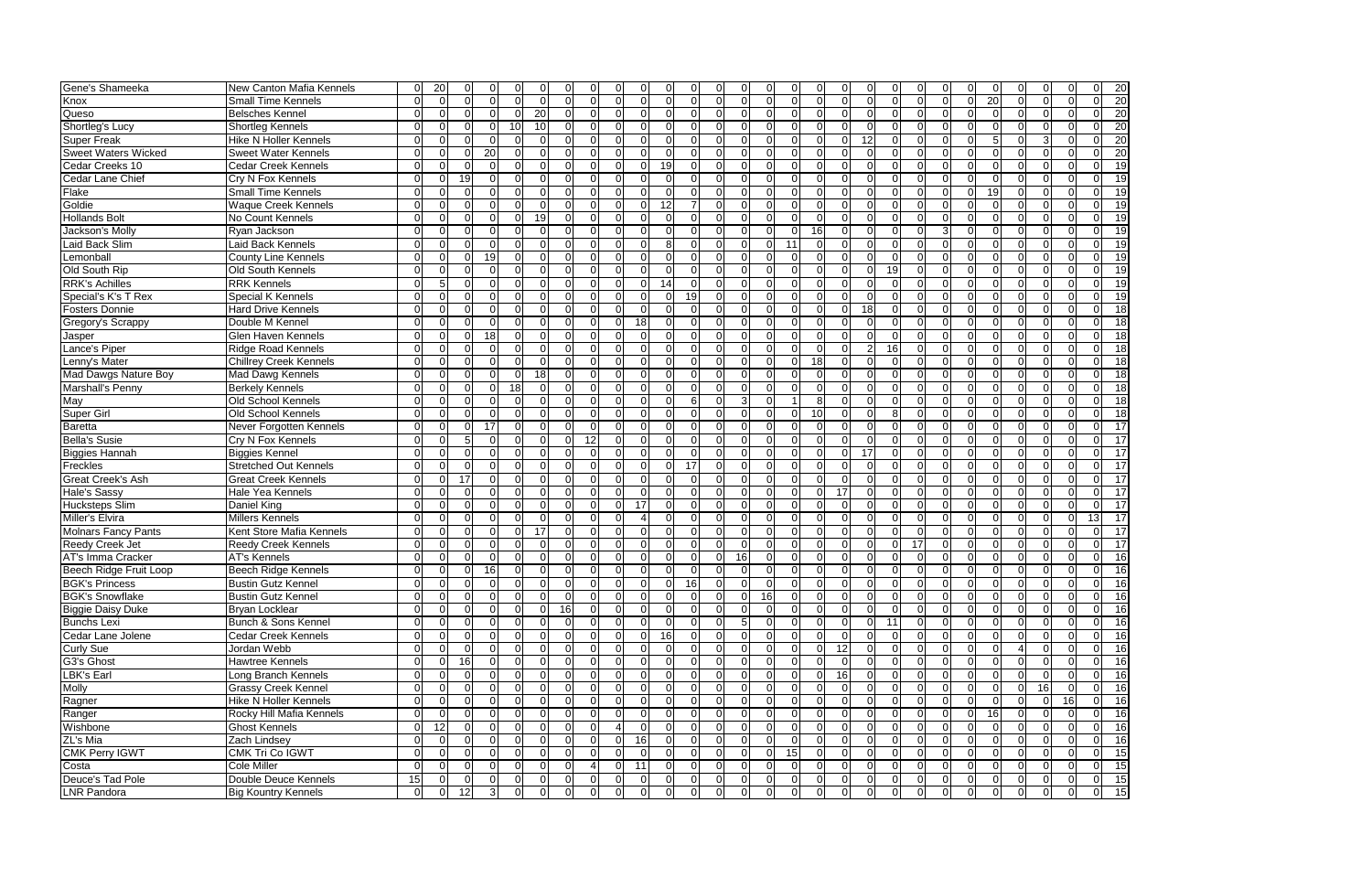| <b>Mules Nickel</b>             | Steve Lawson                                         | O               |                |                |                |                |          |                |                |                |                 |                 |                 |                 |                |                |                |                |    |                                  |                |                |                |                |                |                 |              |                 |                                    |
|---------------------------------|------------------------------------------------------|-----------------|----------------|----------------|----------------|----------------|----------|----------------|----------------|----------------|-----------------|-----------------|-----------------|-----------------|----------------|----------------|----------------|----------------|----|----------------------------------|----------------|----------------|----------------|----------------|----------------|-----------------|--------------|-----------------|------------------------------------|
|                                 |                                                      |                 |                |                | 15             |                |          |                |                |                |                 | $\Omega$        |                 | $\Omega$        |                |                |                | $\Omega$       |    |                                  |                |                |                |                |                |                 |              |                 | 15                                 |
| Music                           | <b>Wisdom Creek Kennels</b>                          | $\Omega$        |                |                |                |                |          |                | ∩              | $\Omega$       | ∩               | $\Omega$        | $\Omega$        |                 |                | $\Omega$       |                |                |    |                                  | $\Omega$       |                | $\Omega$       |                | $\Omega$       | 15 <sup>1</sup> |              |                 | 15                                 |
| Power Stroker                   | Rockin Em Kennels                                    | ∩               |                |                |                |                |          |                | $\Omega$       | 15             | $\Omega$        | $\Omega$        | $\Omega$        | $\Omega$        |                | 0              |                | $\Omega$       |    |                                  | $\Omega$       |                | $\Omega$       |                |                |                 |              |                 | 15                                 |
| Reggie                          | <b>Gas Pack Kennels</b>                              | U               |                |                |                |                | 15       |                | $\Omega$       | $\Omega$       | ∩               | $\Omega$        | $\Omega$        | $\Omega$        |                | $\Omega$       |                | $\Omega$       |    | $\Omega$                         | $\Omega$       |                | $\Omega$       |                |                |                 |              |                 | 15                                 |
| Smokin Guns Stella              | Smokin Guns Kennel                                   | <sup>0</sup>    |                |                |                |                |          | n              | <sup>0</sup>   | 0              | $\Omega$        | $\Omega$        | $\Omega$        | $\Omega$        | -15            | 0.             | $\Omega$       | <sup>O</sup>   |    | $\Omega$<br>$\Omega$             | $\Omega$       |                | $\Omega$       |                | <sup>0</sup>   |                 |              |                 | 15                                 |
| <b>Tail Chasin Smokey</b>       | Tail Chasin Kennels                                  | U               |                |                |                |                |          |                | ∩              | 0              | $\Omega$        | $\Omega$        | $\Omega$        | $\Omega$        |                | $\Omega$       | $\Omega$       | $\Omega$       |    |                                  | $\Omega$       |                | $\Omega$       |                | 6              |                 |              |                 | 15                                 |
| LPK's Zeeka                     | Loud Pack Kennels                                    | U               |                |                |                |                |          |                |                |                | ∩               | $\Omega$        | $\Omega$        |                 |                | 0              | $\Omega$       | $\Omega$       |    |                                  | $\Omega$       |                |                |                |                |                 |              | 15              | 15                                 |
| Bump's Johnny Ringo             | Fast 5 Kennels                                       | 0               |                |                |                |                |          | $\Omega$       | $\Omega$       | 0              | $\Omega$        | $\Omega$        | $\Omega$        | $\Omega$        |                | $\Omega$       | 0              | $\overline{0}$ |    | $\Omega$<br>$\Omega$             | 0I             |                | $\Omega$       | 0              | 14             |                 |              |                 | 14                                 |
| Captain                         | Dead End Kennels                                     | U               | $\Omega$       | 0              |                |                |          | $\Omega$       | $\Omega$       | 14             | $\Omega$        | $\Omega$        | $\Omega$        | $\Omega$        |                | $\Omega$       |                | $\Omega$       |    | $\Omega$<br>ΩI                   | $\Omega$       |                | $\Omega$       | ΩI             | $\Omega$       |                 | ∩            |                 | -14                                |
| <b>Chase N Place Amos</b>       | The Shed Kennels                                     | $\Omega$        | <sup>0</sup>   | $\Omega$       |                | ΩI             |          | $\Omega$       | 0              | $\Omega$       | $\Omega$        | $\Omega$        | $\Omega$        | $\Omega$        | $\Omega$       | $\Omega$       | 14             | $\overline{0}$ |    | $\Omega$<br>ΩI                   | $\Omega$       | $\Omega$       | $\overline{0}$ | $\Omega$       | $\Omega$       |                 | $\Omega$     |                 | 14                                 |
| Django                          | <b>Alift Kennels</b>                                 | $\Omega$        | $\cap$         | $\Omega$       | ∩              | ΩI             |          | $\Omega$       | $\Omega$       | $\Omega$       | $\Omega$        | $\Omega$        | $\Omega$        | $\Omega$        | $\Omega$       | $\Omega$       | $\Omega$       | $\Omega$       |    | $\Omega$<br>$\Omega$             | 14             | ΩI             | $\Omega$       |                | $\Omega$       |                 | ∩            |                 | 14                                 |
| <b>Freight Liner</b>            | <b>Yard Pack Kennels</b>                             | $\Omega$        | $\Omega$       | $\Omega$       |                | $\Omega$       |          | <sup>O</sup>   | $\Omega$       | $\Omega$       | $\Omega$        | $\Omega$        | $\Omega$        | $\Omega$        | $\Omega$       | $\Omega$       | $\Omega$       | 14             |    | $\Omega$<br>$\Omega$             | 0l             | ΩI             | $\Omega$       | <sup>n</sup>   | $\Omega$       |                 | $\Omega$     |                 | 14                                 |
| John Daily                      | Old School Kennels                                   | U               |                | <sup>0</sup>   | n              | 14             |          | <sup>0</sup>   | ∩              | U              | ∩               | $\Omega$        | $\Omega$        | $\Omega$        |                | $\Omega$       |                | $\Omega$       |    | $\Omega$<br>ΩI                   | $\Omega$       |                | $\Omega$       |                | $\Omega$       |                 | ∩            |                 | 14                                 |
| Lee Lake Peachs                 | Lee Lake Kennels                                     | $\Omega$        |                |                |                |                |          | $\Omega$       | 14             | $\Omega$       | ∩               | $\Omega$        | $\Omega$        | $\Omega$        |                | $\Omega$       |                | $\Omega$       |    | $\Omega$                         | $\Omega$       |                | $\Omega$       |                | ∩              |                 |              |                 | 14                                 |
| Lightning                       | Up & Running Kennel                                  | Δ               |                |                |                |                |          |                | ∩              |                |                 | $\Omega$        | $\Omega$        | $\Omega$        |                | 0              |                | $\Omega$       |    | $\Omega$                         | $\Omega$       |                | $\Omega$       |                | ∩              |                 |              |                 | 14                                 |
| <b>Pat Garrett</b>              | <b>Waque Creek Kennels</b>                           | U               |                |                |                |                |          | $\Omega$       | $\Omega$       | ΩI             | $\Omega$        | $\Omega$        | $\Omega$        | 14              |                | $\Omega$       | <sup>0</sup>   | $\Omega$       |    | <sup>0</sup><br>ΩI               | $\Omega$       |                | $\Omega$       |                | ∩              |                 |              |                 | 14                                 |
| Rochelle's Sawed Off            | Problem Solved Kennels                               | U               |                |                |                |                |          | 14             | ∩              | ΩI             | $\Omega$        | $\Omega$        | $\Omega$        | $\Omega$        |                | <sup>0</sup>   |                | $\Omega$       |    |                                  | $\Omega$       |                | $\Omega$       |                | ∩              |                 |              |                 | -14                                |
| Scarecrow                       | Jordan Webb                                          | $\Omega$        |                |                |                |                |          |                |                | U              | ∩               | $\Omega$        | 14              | $\Omega$        |                | <sup>0</sup>   |                | ∩              |    |                                  | $\Omega$       |                | $\Omega$       |                |                |                 |              |                 | -14                                |
|                                 |                                                      | 14              |                |                |                |                |          |                | ∩              | U              | $\Omega$        | $\Omega$        | $\Omega$        | $\Omega$        |                | 0              |                | $\Omega$       |    |                                  | $\Omega$       |                | $\Omega$       |                |                |                 |              |                 | 14                                 |
| Snoddy's Sportster<br><b>TP</b> | Sight Chase & Hardtimes Kennel<br>Rowdy Boys Kennels | $\Omega$        |                | 14             |                |                |          |                | $\Omega$       | U              | ∩               | $\Omega$        | $\Omega$        | $\Omega$        |                | $\Omega$       |                | $\Omega$       |    |                                  | $\Omega$       |                | $\Omega$       |                |                |                 |              |                 | 14                                 |
|                                 |                                                      |                 |                |                |                |                |          |                |                |                |                 |                 |                 |                 |                |                |                |                |    |                                  |                |                |                |                |                |                 |              |                 |                                    |
| <b>WTK's Ruth</b>               | Show N Go Kennels                                    | ∩               |                |                |                |                |          |                | ∩              | U              | $\Omega$        | $\Omega$        | $\Omega$        | $\Omega$        | 14             | $\Omega$       |                | $\Omega$       |    | $\Omega$<br>ΩI                   | $\Omega$       |                | $\Omega$       |                |                |                 |              |                 | 14                                 |
| Cover Girl                      | <b>G Smoke Kennels</b>                               |                 |                |                |                |                |          |                | $\Omega$       |                | ∩               | $\Omega$        | $\Omega$        | <sup>0</sup>    |                | $\Omega$       | ∩              | $\Omega$       |    |                                  | $\Omega$       |                | $\Omega$       |                |                |                 |              |                 | 14                                 |
| Deuce's Trooper                 | Double Deuce Kennels                                 | U               |                |                |                |                |          |                | $\Omega$       | ∩              | ∩               | $\Omega$        | $\Omega$        | $\Omega$        |                | $\Omega$       |                | $\Omega$       |    |                                  | $\Omega$       |                | $\Omega$       |                |                |                 |              |                 | 13                                 |
| Dooley's J Low                  | <b>Nut Bush Kennels</b>                              | U               |                |                |                |                |          | $\Omega$       | $\Omega$       |                | ∩               | $\Omega$        | $\Omega$        | $\Omega$        |                | $\Omega$       |                | $\Omega$       |    | 13<br>$\Omega$                   | $\Omega$       |                | $\Omega$       |                |                |                 |              |                 | 13                                 |
| <b>Hulk</b>                     | <b>Bone Dry Kennels</b>                              | O               |                |                | 13             |                |          | $\Omega$       | $\Omega$       |                | $\Omega$        | $\Omega$        | $\Omega$        | <sup>0</sup>    |                | $\Omega$       |                | $\Omega$       |    | $\Omega$                         | $\overline{0}$ |                | $\Omega$       |                |                |                 |              |                 | 13                                 |
| <b>JML's Baby Girl</b>          | Turn Em Loose Kennels                                | 0               | $\Omega$       | 0              | $\Omega$       | $\Omega$       | $\Omega$ | <sup>O</sup>   | $\Omega$       | $\Omega$       | $\Omega$        | $\Omega$        | $\Omega$        | $\Omega$        | $\Omega$       | $\Omega$       | $\Omega$       | 13             |    | $\Omega$<br>ΩI                   | 0l             | ΩI             | $\Omega$       | $\Omega$       | $\Omega$       |                 | $\Omega$     |                 | -13                                |
| <b>JML's Runt</b>               | Turn Em Loose Kennels                                | $\Omega$        |                | 0              |                | $\Omega$       |          | $\Omega$       | $\Omega$       | $\Omega$       | $\overline{13}$ | $\Omega$        | $\Omega$        | $\Omega$        |                | $\Omega$       |                | $\Omega$       |    | $\Omega$                         | $\Omega$       | ΩI             | $\Omega$       |                | $\Omega$       |                 |              |                 | 13                                 |
| <b>J's Twisted</b>              | New Canton Mafia Kennels                             | $\Omega$        | ∩              | 0              | ∩              | ΩI             |          | 13             | $\Omega$       | $\Omega$       | $\Omega$        | $\Omega$        | $\Omega$        | $\Omega$        | ∩              | $\Omega$       | ∩              | $\Omega$       |    | $\Omega$<br>$\Omega$             | $\Omega$       | $\Omega$       | $\Omega$       |                | $\Omega$       |                 | ∩            |                 | 13                                 |
| <b>Mccauleys Diamond</b>        | Rampage Kennels                                      | $\Omega$        |                | 0              | $\Omega$       | ΩI             |          | $\Omega$       | $\Omega$       | $\Omega$       | $\Omega$        | $\Omega$        | $\Omega$        | $\Omega$        |                | $\Omega$       | $\Omega$       | $\Omega$       |    | $\Omega$                         | $\overline{0}$ | 8              | $\Omega$       |                | $\Omega$       |                 | $\Omega$     |                 | 13                                 |
| Rachelles Venom                 | <b>Breakin Bad Kennels</b>                           | U               |                | <sup>0</sup>   | ∩              | n              | 13       | $\Omega$       | $\Omega$       | $\Omega$       | $\Omega$        | $\Omega$        | $\Omega$        | $\Omega$        | $\Omega$       | $\Omega$       | ΩI             | $\Omega$       |    | $\Omega$<br>ΩI                   | $\Omega$       |                | $\Omega$       |                | $\Omega$       |                 | $\Omega$     |                 | 13                                 |
| <b>RRK's CJ</b>                 | <b>Rolling Rock Kennels</b>                          | ΩI              |                |                |                |                |          |                | ∩              | $\Omega$       | $\Omega$        | $\overline{13}$ | $\Omega$        | $\Omega$        |                | $\Omega$       |                | $\Omega$       |    | <sup>0</sup>                     | $\Omega$       |                | $\Omega$       |                | ∩              |                 |              |                 | 13                                 |
| Rusty                           | <b>Waque Creek Kennels</b>                           | U               |                |                |                |                |          |                |                | U              |                 | $\Omega$        | $\Omega$        | 13 <sub>l</sub> |                | <sup>0</sup>   |                | $\Omega$       |    |                                  | $\Omega$       |                |                |                | ∩              |                 |              |                 | $\overline{13}$                    |
| Smiley                          | Goon Squad Kennels                                   | $\Omega$        |                |                |                |                |          | $\Omega$       | $\Omega$       | $\Omega$       | $\Omega$        | $\Omega$        | $\Omega$        | $\Omega$        |                | $\Omega$       | 0              | $\Omega$       |    | $\Omega$<br>ΩI                   | $\Omega$       |                | $\Omega$       |                | $\Omega$       |                 | 13           |                 | $\overline{13}$                    |
| Special's K's Johnny Bootlegger | Special K Kennels                                    | U               |                |                |                |                |          |                | ∩              | U              | $\Omega$        | $\Omega$        | $\Omega$        | 12 <sup>1</sup> |                | <sup>0</sup>   |                | $\Omega$       |    |                                  | $\Omega$       |                | $\Omega$       |                |                |                 |              |                 | 13                                 |
| Webb's Leon                     | Donald Webb                                          | ΩI              |                |                |                |                |          | <sup>0</sup>   | $\Omega$       | 0              | $\Omega$        | $\Omega$        | $\Omega$        | $\Omega$        |                | $\Omega$       | 13             | $\Omega$       |    |                                  | $\Omega$       |                | $\Omega$       |                | <sup>0</sup>   |                 |              |                 | 13                                 |
| Around The Clock Macy           | Around The Clock Kennels                             | ∩               |                |                |                |                |          |                | ∩              |                | $\Omega$        | $\Omega$        | 12 <sup>1</sup> | $\Omega$        |                | <sup>0</sup>   | ∩              | $\Omega$       |    |                                  | $\Omega$       |                | $\Omega$       |                |                |                 |              |                 | 12                                 |
| <b>Beech Ridge Patches</b>      | <b>Beech Ridge Kennels</b>                           | ΩI              |                |                | 12             |                |          | $\Omega$       | $\Omega$       | $\Omega$       | $\Omega$        | $\Omega$        | $\Omega$        | $\Omega$        |                | $\Omega$       | $\Omega$       | $\Omega$       |    | $\Omega$<br>ΩI                   | 0I             |                | $\Omega$       |                | 0              |                 |              |                 | 12                                 |
| Dairy Hill's Luther             | The Shed Kennels                                     | <sup>0</sup>    |                |                |                |                |          |                | $\Omega$       |                | 0               | $\Omega$        | $\Omega$        | $\Omega$        |                | 0.             | 12             | $\Omega$       |    | $\Omega$                         | $\Omega$       |                | $\Omega$       |                | $\Omega$       |                 |              |                 | 12                                 |
| <b>DCK Nips</b>                 | Deep Como Kennels                                    |                 |                |                |                |                |          |                |                |                |                 |                 |                 |                 |                |                |                |                |    |                                  |                |                |                |                |                |                 |              |                 |                                    |
|                                 |                                                      | 0               | <b>O</b>       | υ              | $\overline{0}$ | $\overline{0}$ | 12       | υ              | 0              | υ              | UΙ              | $\cup$          | υL              | υ               | υı             | υ              | υı             | υ              | υı | υ<br>υ                           | υ              | υı             | $\overline{0}$ | υ              | υı             | υı              | υı           | UI              | 12                                 |
| <b>Diesel</b>                   | Dead End Kennels                                     | ΟI              | $\overline{0}$ | $\overline{0}$ | $\overline{0}$ | 12             | $\Omega$ | $\overline{0}$ | $\overline{0}$ | $\Omega$       | $\overline{0}$  | $\overline{0}$  | $\overline{0}$  | $\overline{0}$  | $\overline{0}$ | 0l             | $\overline{0}$ | $\overline{0}$ |    | $\overline{0}$<br>$\overline{0}$ | 0              | $\overline{0}$ | $\overline{0}$ | $\overline{0}$ | $\overline{0}$ |                 |              |                 | $\overline{12}$<br>$\overline{12}$ |
| Hard Luc Bo                     | <b>Hard Luc Kennels</b>                              | $\Omega$        | $\Omega$       | <sup>0</sup>   | $\Omega$       | $\Omega$       |          | 12             | $\overline{0}$ | $\overline{0}$ | 0I              | $\overline{0}$  | $\Omega$        | $\Omega$        |                | $\overline{0}$ | $\overline{0}$ | $\overline{0}$ |    | $\mathbf 0$<br>$\overline{0}$    | 0              | $\overline{0}$ | $\overline{0}$ | $\overline{0}$ | $\Omega$       |                 | $\Omega$     |                 |                                    |
| Ice                             | <b>T&amp;W Kennels</b>                               | $\Omega$        | $\Omega$       | $\overline{0}$ | $\Omega$       | $\Omega$       |          | $\overline{0}$ | $\Omega$       | $\Omega$       | $\Omega$        | $\Omega$        | $\overline{0}$  | $\Omega$        | $\Omega$       | <sup>0</sup>   | ΟI             | $\overline{0}$ |    | $\overline{0}$<br>$\Omega$       | $\overline{0}$ | $\Omega$       | $\overline{0}$ | $\Omega$       | $\overline{0}$ | 12              | $\Omega$     | ΩL              | $\overline{12}$                    |
| Little Roads Rabbit             | Little Road Kennels                                  | 12 <sub>l</sub> | $\Omega$       | <sup>0</sup>   |                | $\Omega$       |          | $\Omega$       | $\Omega$       | $\Omega$       | $\Omega$        | $\Omega$        | $\Omega$        | ΩI              |                | $\Omega$       |                | $\Omega$       |    | $\Omega$                         | $\overline{0}$ | ΩI             | $\Omega$       |                | $\Omega$       |                 | <sup>0</sup> |                 | $\overline{12}$                    |
| Luke's Abby                     | Whoman Kennels                                       | ΩI              | $\Omega$       | $\Omega$       | $\Omega$       | $\Omega$       | $\Omega$ | $\Omega$       | $\Omega$       | $\Omega$       | $\Omega$        | $\Omega$        | $\Omega$        | $\Omega$        | $\Omega$       | $\Omega$       |                | $\Omega$       |    | $\Omega$<br>$\Omega$             | $\overline{0}$ | ΩI             | $\overline{0}$ | ΩI             | 12             |                 | $\Omega$     |                 | $\overline{12}$                    |
| <b>Molly</b>                    | <b>BBWR Kennels</b>                                  | ΩI              | $\Omega$       | $\overline{0}$ | $\Omega$       | $\Omega$       | $\Omega$ | $\Omega$       | $\Omega$       | $\Omega$       | $\Omega$        | $\Omega$        | $\Omega$        | $\Omega$        | $\Omega$       | $\Omega$       | $\Omega$       | 12             |    | $\Omega$<br>ΩI                   | $\overline{0}$ | ΩI             | $\Omega$       |                | $\Omega$       |                 | $\Omega$     |                 | $\overline{12}$                    |
| Outkast                         | Alift Kennels                                        | ΩI              | $\Omega$       | $\Omega$       | $\Omega$       | $\Omega$       |          | $\Omega$       | $\Omega$       | $\Omega$       | $\Omega$        | $\Omega$        | $\Omega$        | $\Omega$        | $\Omega$       | $\Omega$       | $\Omega$       | $\overline{0}$ |    | $\overline{0}$<br>$\overline{0}$ | 12             | $\Omega$       | $\Omega$       |                | $\Omega$       |                 | $\Omega$     |                 | 12                                 |
| Pennell's Razor                 | Nick Powell                                          | ΩI              | $\Omega$       | <sup>O</sup>   | $\Omega$       | $\Omega$       | $\Omega$ | $\Omega$       | <sup>0</sup>   | $\Omega$       | $\Omega$        | $\Omega$        | $\Omega$        | $\Omega$        | $\Omega$       | $\Omega$       | $\Omega$       | $\overline{0}$ |    | $\overline{0}$<br>$\Omega$       | $\overline{0}$ | 12             | $\overline{0}$ | $\Omega$       | $\Omega$       |                 | $\Omega$     |                 | $\overline{12}$                    |
| Pennell's Spec                  | 660 Mafia Kennels                                    | $\Omega$        |                | 0              | $\Omega$       | $\Omega$       |          | $\Omega$       | $\Omega$       | $\Omega$       | $\Omega$        | $\Omega$        | $\Omega$        | $\Omega$        |                | 12             | $\Omega$       | $\overline{0}$ |    | $\Omega$<br>$\Omega$             | $\overline{0}$ | ΩI             | $\overline{0}$ |                | $\Omega$       |                 |              |                 | $\overline{12}$                    |
| <b>RRK's Giennen</b>            | <b>Rolling Rock Kennels</b>                          | $\Omega$        | $\Omega$       | 0              | $\Omega$       | $\Omega$       |          | $\Omega$       | $\Omega$       | $\overline{0}$ | 12              | $\overline{0}$  | <sup>0</sup>    | $\Omega$        |                | $\Omega$       | $\Omega$       | $\overline{0}$ |    | $\Omega$<br>$\Omega$             | $\overline{0}$ | ΩI             | $\Omega$       |                | $\Omega$       |                 | <sup>0</sup> |                 | $\overline{12}$                    |
| Tina                            | <b>Small Time Kennels</b>                            | ΟI              | $\Omega$       | 0              | $\Omega$       |                |          | $\Omega$       | $\Omega$       | ΩI             | - OI            | $\overline{0}$  | $\Omega$        | $\Omega$        |                | 0              | $\Omega$       | $\overline{0}$ |    | $\overline{0}$<br><sup>O</sup>   | $\overline{0}$ | ΩL             | $\overline{0}$ | 12             | 0I             |                 | <sup>0</sup> |                 | 12                                 |
| <b>White Claw</b>               | Old School Kennels                                   | $\Omega$        | $\Omega$       | . OI           | $\Omega$       | $\Omega$       |          | <sup>0</sup>   | ΩI             | $\Omega$       | $\Omega$        | $\Omega$        | $\overline{0}$  | $\Omega$        | ΩI             | 0              | ΟI             | <sup>0</sup>   |    | <sup>O</sup><br>0I               | $\overline{0}$ | ΩL             | $\overline{0}$ | $\Omega$       | $\Omega$       |                 | $\Omega$     | 12 <sup>1</sup> | 12                                 |
| Abby                            | <b>Hard Drive Kennels</b>                            | ΩI              | $\Omega$       | <sup>0</sup>   |                | $\Omega$       |          | <sup>O</sup>   | $\Omega$       | 11 I           | $\Omega$        | - O I           | $\overline{0}$  | $\Omega$        |                | <sup>O</sup>   |                | $\overline{0}$ |    | $\Omega$                         | $\overline{0}$ | $\Omega$       | $\overline{0}$ | ΩI             | $\Omega$       |                 |              |                 | $\overline{11}$                    |
| <b>Big Boy</b>                  | T&W Kennels                                          | $\Omega$        | $\Omega$       | <sup>0</sup>   |                | 11             |          |                | $\Omega$       | $\Omega$       | $\Omega$        | - O I           | $\overline{0}$  | $\Omega$        | $\Omega$       | <sup>O</sup>   | $\Omega$       | $\Omega$       |    | $\Omega$<br>$\Omega$             | $\overline{0}$ | ΩI             | $\overline{0}$ |                | $\Omega$       |                 | $\Omega$     |                 | $\overline{11}$                    |
| <b>Bunchs Mia</b>               | Bunch & Sons Kennel                                  | ΟI              | $\Omega$       | <sup>0</sup>   | $\Omega$       | 01             | $\Omega$ | <sup>O</sup>   | <sup>0</sup>   | ΟI             | $\Omega$        | $\overline{0}$  | $\overline{0}$  | $\overline{0}$  | $\Omega$       | <sup>0</sup>   | ΟI             | $\overline{0}$ |    | $\overline{0}$<br>$\overline{0}$ | $\overline{0}$ | $\Omega$       | $\overline{0}$ | ΩI             | $\overline{0}$ |                 | 11           | ΩL              | $-11$                              |
| Catch Em's Non Stop             | Catch Em Kennels                                     | ΟI              | $\Omega$       | <sup>O</sup>   | $\Omega$       | 0              | 0        | .OI            | 0              | $\overline{0}$ | $\overline{0}$  | $\overline{0}$  | $\Omega$        | $\overline{0}$  | 11             | <sup>0</sup>   | 0              | <sup>0</sup>   |    | 0                                | $\overline{0}$ | 0I             | $\overline{0}$ |                | $\Omega$       |                 | $\Omega$     |                 | $-11$                              |
|                                 |                                                      |                 |                |                |                |                |          |                |                |                |                 |                 |                 |                 |                |                |                |                |    |                                  |                |                |                |                |                |                 |              |                 |                                    |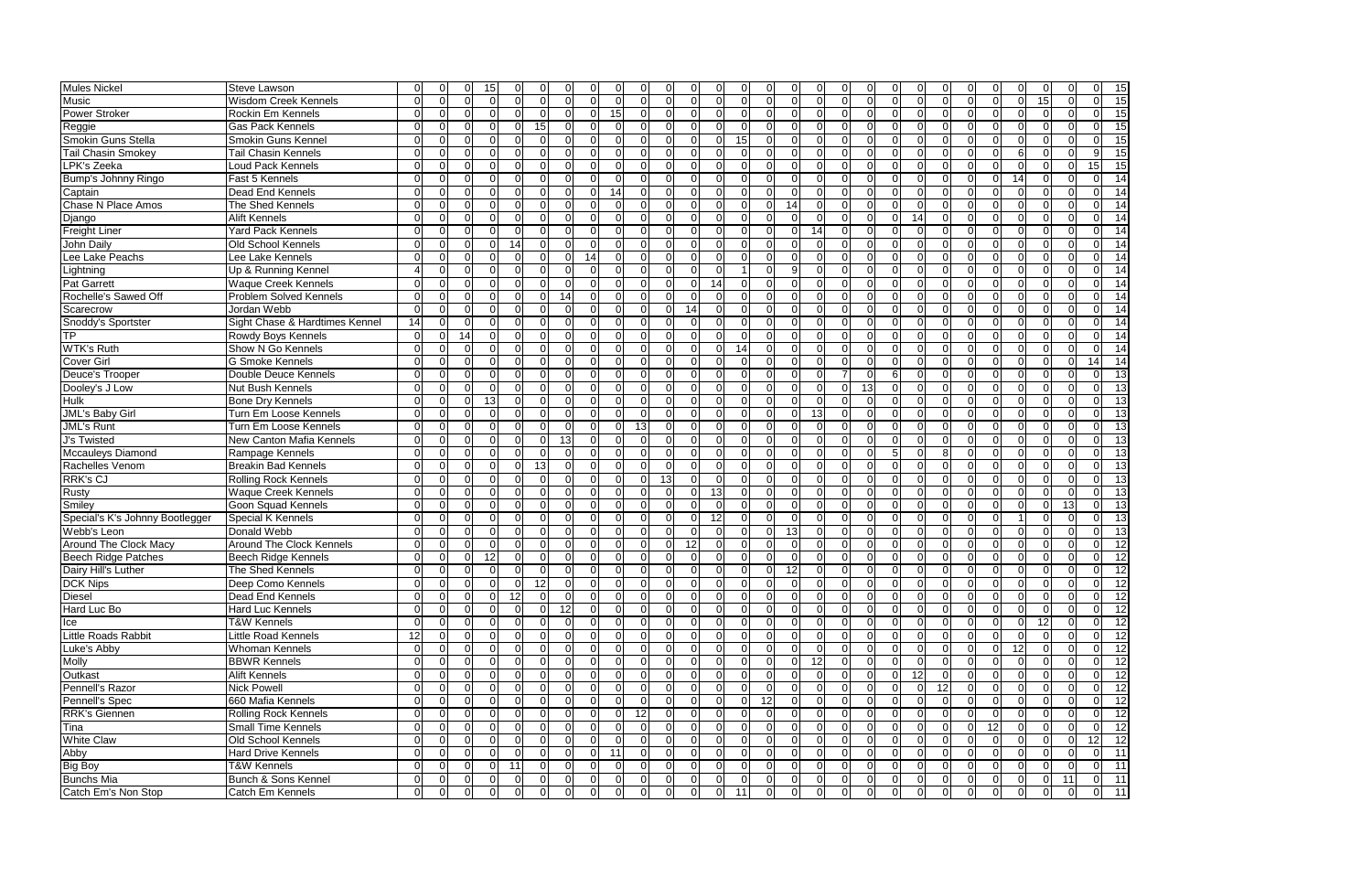| Deal's Daisy                  | Striker Kennels              |              |          | 11              |    | $\Omega$       |              |          | $\Omega$       |          |                |                |                |                |                |                 |                |          |              |    |              |    |              |    |                |              |                |          | $\Omega$       | 0              | 11                       |
|-------------------------------|------------------------------|--------------|----------|-----------------|----|----------------|--------------|----------|----------------|----------|----------------|----------------|----------------|----------------|----------------|-----------------|----------------|----------|--------------|----|--------------|----|--------------|----|----------------|--------------|----------------|----------|----------------|----------------|--------------------------|
| Heart                         | Bog Em Down Kennels          |              |          | $\Omega$        |    | $\Omega$       | U            | 11       | $\Omega$       | $\Omega$ | $\Omega$       |                | $\Omega$       |                | $\Omega$       |                 | $\Omega$       | $\Omega$ | $\Omega$     |    |              |    |              |    | $\Omega$       | $\Omega$     | ΩI             |          | $\Omega$       | ΩI             | $\overline{11}$          |
| <b>Huckstep Debo</b>          | <b>Huckstep Kennels</b>      |              |          | $\Omega$        |    | $\Omega$       |              | $\Omega$ | $\Omega$       | $\Omega$ | $\Omega$       |                | $\Omega$       |                |                |                 | $\Omega$       | ΩI       | ∩            |    |              |    |              |    | $\Omega$       | $\Omega$     | ΩI             | U        | $\Omega$       | ΩI             | 11                       |
| JT's Oil Stick                | John Etheridge               |              |          | $\Omega$        |    | $\Omega$       |              | ∩        | $\Omega$       | $\Omega$ | $\Omega$       |                | $\Omega$       |                | $\Omega$       |                 | $\Omega$       | ∩        | <sup>0</sup> |    |              |    | ∩            | 11 | $\Omega$       | $\Omega$     | $\Omega$       |          | $\Omega$       | ΩI             | 11                       |
| Mac                           | Justified Kennels            |              | 11       | $\Omega$        |    | $\Omega$       |              | ∩        | $\Omega$       | $\Omega$ | 0.             | $\Omega$       | <sup>O</sup>   |                | n              |                 | $\Omega$       | $\Omega$ | <sup>0</sup> |    |              |    |              |    | $\Omega$       | $\Omega$     | 0I             |          | $\Omega$       | ΩI             | $\overline{11}$          |
| <b>Mules Jane</b>             | Steve Lawson                 |              |          |                 |    |                |              | ∩        | $\Omega$       | $\Omega$ | $\Omega$       | $\Omega$       | $\Omega$       |                | $\Omega$       |                 | $\Omega$       | ΩI       | 0            |    |              |    |              |    | $\Omega$       | $\Omega$     | $\Omega$       |          | $\Omega$       | $\Omega$       | $\overline{11}$          |
| <b>Outfronts Dixie</b>        | <b>Outfront Kennels</b>      |              |          |                 |    |                |              |          | $\Omega$       | $\Omega$ | $\Omega$       | <sup>0</sup>   | $\Omega$       |                |                |                 | $\Omega$       | $\Omega$ | 0            | 11 |              |    |              |    |                | $\Omega$     | $\Omega$       |          | $\Omega$       | $\Omega$       | 11                       |
| <b>Pretty Girl</b>            | Old School Kennels           |              |          | $\Omega$        |    | $\Omega$       |              |          | $\Omega$       | $\Omega$ | $\Omega$       | 10             | <sup>0</sup>   |                | $\Omega$       | $\Omega$        | $\overline{0}$ | $\Omega$ | $\Omega$     | U  | $\Omega$     |    | 0            |    | $\Omega$       | $\Omega$     | $\Omega$       |          | $\Omega$       | $\Omega$       | $\overline{11}$          |
| Rock Solid's Boomer           | <b>Rock Solid Kennels</b>    |              |          | $\Omega$        |    | $\Omega$       |              | $\Omega$ | $\Omega$       | $\Omega$ | $\Omega$       | $\Omega$       | $\Omega$       |                | $\Omega$       | ΩI              | $\Omega$       | $\Omega$ | $\Omega$     |    | $\Omega$     |    | 0            |    | $\Omega$       | 11           | $\Omega$       |          | $\Omega$       | $\Omega$       | 11                       |
| Sally                         | <b>Hike N Holler Kennels</b> | 0            | C        | $\Omega$        |    | $\Omega$       | $\Omega$     | $\Omega$ | $\Omega$       | $\Omega$ | $\Omega$       | $\Omega$       | $\overline{0}$ |                | $\Omega$       | ΩI              | $\overline{0}$ | $\Omega$ | $\Omega$     |    | $\Omega$     |    | $\Omega$     |    | $\overline{0}$ | $\Omega$     | $\overline{0}$ | 11       | $\mathbf 0$    | $\Omega$       | $\overline{11}$          |
| Sampson                       | Jeb Jenkins                  | <sup>0</sup> | ∩        | $\Omega$        |    | $\Omega$       | $\Omega$     | $\Omega$ | $\Omega$       | $\Omega$ | $\Omega$       | $\Omega$       | $\Omega$       | ΩI             | $\Omega$       | $\Omega$        | 11             | $\Omega$ | $\Omega$     | ∩  | $\Omega$     |    | $\Omega$     |    | $\Omega$       | $\Omega$     | $\Omega$       | $\Omega$ | $\Omega$       | $\Omega$       | $\overline{11}$          |
| <b>Tink</b>                   | <b>Bone Dry Kennels</b>      | n            |          |                 | 11 |                |              |          | ∩              |          | n              |                | $\Omega$       |                |                |                 | $\Omega$       |          | n            |    |              |    |              |    |                |              | $\Omega$       |          | $\Omega$       | $\Omega$       | 11                       |
| Do Da                         | No Heat Kennels              | O            | 10       | $\Omega$        |    | $\Omega$       | ΩI           | $\Omega$ | $\Omega$       | $\Omega$ | $\Omega$       | $\Omega$       | $\Omega$       | ΩI             | $\Omega$       |                 | $\Omega$       | $\Omega$ | $\Omega$     |    | $\Omega$     |    | $\Omega$     |    | $\Omega$       | $\Omega$     | 0I             | U        | $\Omega$       | ΩI             | 10                       |
| <b>Graveyard's Hershey</b>    | Graveyard / Byrd Mill Kennel |              |          | $\Omega$        |    | $\Omega$       |              |          | $\Omega$       | $\Omega$ | $\Omega$       |                | $\Omega$       |                | $\Omega$       |                 | $\Omega$       |          | $\Omega$     |    |              |    |              |    |                | ΩI           | 10             |          | $\Omega$       | ΩI             | 10                       |
| <b>Great Creek's Johnny</b>   | <b>Great Creek Kennels</b>   |              |          | 10 <sup>1</sup> |    | $\Omega$       |              |          | $\Omega$       | $\Omega$ | $\Omega$       | ∩              | $\Omega$       |                | $\Omega$       |                 | $\Omega$       |          | $\Omega$     |    |              |    |              |    | $\Omega$       | $\Omega$     | 0I             |          | $\Omega$       | ΩI             | 10                       |
| Grizzly                       | <b>Rock Solid Kennels</b>    |              |          | $\Omega$        |    | $\Omega$       |              |          | $\Omega$       | $\Omega$ | $\Omega$       |                | $\Omega$       |                | $\Omega$       | ΩI              | $\Omega$       | $\Omega$ | $\Omega$     | 10 | ∩            |    | ∩            |    | $\Omega$       | $\Omega$     | 0I             |          | $\Omega$       | $\Omega$       | 10                       |
| Hike To Em Johnny B Goode     | Hike To Em Kennels           | n            |          | ∩               |    | $\Omega$       |              | $\Omega$ | $\Omega$       | $\Omega$ | $\Omega$       | ∩              | $\Omega$       |                | 10I            | ΩI              | $\Omega$       | ΩI       | $\Omega$     |    |              |    | ∩            |    | $\Omega$       | $\Omega$     | $\Omega$       |          | $\Omega$       | ΩI             | 10                       |
| J&R's Ann                     | Turn Em Loose Kennels        |              |          | ∩               |    | $\Omega$       |              |          | $\Omega$       | $\Omega$ | <sup>0</sup>   |                | ∩              |                |                |                 | $\Omega$       |          | <sup>0</sup> |    |              |    |              |    |                |              | $\Omega$       |          | $\Omega$       | ΩI             | 10                       |
| Parker's Mailman              | <b>Tobacco Money Kennels</b> |              |          |                 |    | $\Omega$       |              |          | $\Omega$       | $\Omega$ | ∩              |                |                |                |                |                 | $\Omega$       |          |              |    |              |    |              |    |                | ∩            | 0I             | 10I      | $\Omega$       | ΩI             | 10                       |
| Queso                         | <b>Tyler Gibbs</b>           |              |          | $\Omega$        |    | $\Omega$       | <sup>n</sup> | ∩        | $\Omega$       | $\Omega$ | $\Omega$       |                | $\Omega$       |                | $\Omega$       | 10 <sup>1</sup> | $\overline{0}$ | ΩI       | <sup>0</sup> |    |              |    |              |    | $\Omega$       | $\Omega$     | 0I             |          | $\Omega$       | ΩI             | 10                       |
| <b>Rusty</b>                  | <b>Waque Creek Kennels</b>   |              |          | ∩               |    | $\overline{0}$ |              | $\Omega$ | $\Omega$       | $\Omega$ | 0.             | $\Omega$       | $\Omega$       |                | $\Omega$       |                 | 10             |          | <sup>0</sup> |    |              |    |              |    | $\Omega$       | $\Omega$     | $\Omega$       |          | $\Omega$       | $\Omega$       | 10                       |
| Tessa                         | <b>Tyler Gibbs</b>           |              |          |                 |    | $\Omega$       |              |          | $\Omega$       | $\Omega$ | $\Omega$       |                | $\Omega$       |                |                |                 | $\Omega$       |          |              |    |              |    |              |    | $\Omega$       | $\Omega$     | $\Omega$       |          | 10             | ΩI             | 10                       |
| <b>Ellie May</b>              | Kent Store Mafia Kennels     |              |          | $\Omega$        |    | $\Omega$       |              | ∩        | $\Omega$       | $\Omega$ | $\Omega$       |                | $\Omega$       |                | $\Omega$       |                 | $\Omega$       | $\Omega$ | 0            |    |              |    | ∩            |    | $\Omega$       | $\Omega$     | $\Omega$       |          | $\Omega$       | 10             | 10                       |
| 3 Dot D                       |                              |              |          | $\Omega$        |    | $\Omega$       |              |          | $\Omega$       | $\Omega$ | $\Omega$       |                | $\Omega$       |                | $\Omega$       |                 | $\Omega$       | $\Omega$ | $\Omega$     |    |              |    | ∩            |    | $\Omega$       | $\Omega$     | $\Omega$       |          |                | $\Omega$       | 9                        |
| Ashley                        | Skint Up Kennels             |              |          |                 |    |                |              |          |                |          |                |                |                |                | $\Omega$       | a               |                |          |              |    | ∩            |    |              |    |                |              |                |          | $\Omega$       | $\Omega$       |                          |
|                               | <b>Killer B Kennels</b>      |              | C        | 0               |    | $\Omega$       |              |          | $\Omega$       | $\Omega$ | $\Omega$       |                | $\Omega$       |                |                |                 | $\Omega$       | $\Omega$ | $\Omega$     |    |              |    | 0            |    | $\Omega$       | $\Omega$     | $\Omega$       |          |                | ΩI             | 9                        |
| <b>Burning Acres Slick</b>    | <b>Burning Acres Kennel</b>  | 9            |          | <sup>O</sup>    |    | $\Omega$       | U            | $\Omega$ | $\Omega$       | $\Omega$ | $\Omega$       | $\Omega$       | $\Omega$       |                | $\Omega$       | ΩI              | $\overline{0}$ | $\Omega$ | $\Omega$     |    | $\Omega$     |    | $\Omega$     |    | $\Omega$       | $\Omega$     | $\Omega$       |          | $\Omega$       |                | 9                        |
| CoCo J Ingram                 | <b>Pullin Hide Kennels</b>   | U            |          | $\Omega$        |    | $\Omega$       | U            | ∩        | $\Omega$       | q        | $\Omega$       |                | $\Omega$       |                | $\Omega$       | ∩               | $\overline{0}$ | $\Omega$ | $\Omega$     |    | $\Omega$     |    | 0            |    | $\Omega$       | $\Omega$     | $\Omega$       |          | $\Omega$       | $\Omega$       | 9                        |
| Deuce's Major                 | Double Deuce Kennels         | U            | ∩        | $\Omega$        |    | $\Omega$       | $\Omega$     | $\Omega$ | $\Omega$       | $\Omega$ | $\Omega$       | $\Omega$       | $\Omega$       | ΩI             | $\Omega$       | $\Omega$        | $\Omega$       | $\Omega$ | $\Omega$     |    | $\Omega$     |    | 9            |    | $\Omega$       | $\Omega$     | 0I             | $\cap$   | $\Omega$       | $\Omega$       | g                        |
| <b>Eastview's Stuart</b>      | Eastview 88 Kennels          | ∩            |          | $\Omega$        |    | $\Omega$       | U            |          | $\Omega$       | $\Omega$ | $\Omega$       | $\Omega$       | $\Omega$       |                | $\Omega$       |                 | $\Omega$       | $\Omega$ | $\Omega$     |    | $\Omega$     |    | $\Omega$     |    | 9              | $\Omega$     | $\Omega$       |          | $\Omega$       | ΩI             | $\overline{9}$           |
| F&V's Godzilla                | <b>F&amp;V Kennels</b>       | n            | C        | $\Omega$        |    | $\Omega$       | ΩI           | $\Omega$ | $\Omega$       | $\Omega$ | $\Omega$       | $\Omega$       | $\Omega$       |                | $\Omega$       | ∩               | $\Omega$       | $\Omega$ | $\Omega$     |    | $\Omega$     |    | $\Omega$     |    | $\Omega$       | $\Omega$     | -91            | U        | $\Omega$       | $\Omega$       | 9                        |
| <b>Hard Drive Hatchett</b>    | <b>Hard Drive Kennels</b>    |              |          |                 |    | $\Omega$       |              |          | $\Omega$       | $\Omega$ | $\Omega$       |                | $\Omega$       |                | $\Omega$       |                 | $\Omega$       |          | $\Omega$     |    | Q            |    |              |    |                |              | $\Omega$       |          | $\Omega$       | $\Omega$       | 9                        |
| His & Her Half Pint           | His & Her Kennels            |              |          | $\Omega$        |    | $\Omega$       |              |          | $\Omega$       | $\Omega$ | $\Omega$       |                | $\Omega$       |                | $\Omega$       |                 | $\Omega$       |          | ∩            |    |              |    |              |    | $\Omega$       | $\Omega$     | ΩI             |          | $\Omega$       | $\Omega$       | 9                        |
| J&R Dan                       | Turn Em Loose Kennels        |              |          | $\Omega$        |    | $\Omega$       | U            |          | $\Omega$       | $\Omega$ | $\Omega$       | <sup>0</sup>   | $\Omega$       |                | $\Omega$       | ΩI              | $\Omega$       | $\Omega$ | 9            |    |              |    | ∩            |    | $\Omega$       | $\Omega$     | 0I             |          | $\Omega$       | $\Omega$       | 9                        |
| Little Roads Rambo            | Little Road Kennels          |              |          | $\Omega$        |    | $\Omega$       |              |          | $\Omega$       | $\Omega$ | $\Omega$       | ∩              | $\Omega$       |                |                |                 | $\Omega$       | ∩        | $\Omega$     |    |              |    |              |    | $\Omega$       | ∩            | 0I             |          | $\Omega$       | ΩI             | -9                       |
| Lunatic                       | Jesse Trimm                  |              |          | $\Omega$        |    | $\Omega$       |              | Q        | $\Omega$       | $\Omega$ | $\Omega$       |                | $\Omega$       |                | $\Omega$       |                 | $\Omega$       |          | $\Omega$     |    |              |    | ∩            |    | $\Omega$       | ∩            | <sup>O</sup>   |          | $\Omega$       | $\Omega$       | 9                        |
| PJ                            | Old School Kennels           |              |          | $\Omega$        |    | $\Omega$       |              |          | $\Omega$       | $\Omega$ | $\Omega$       |                | $\Omega$       |                |                |                 | $\Omega$       | ∩        | ∩            |    |              |    |              |    | $\Omega$       | ∩            | 0I             |          | 9              | $\Omega$       | 9                        |
| Reese                         | <b>G Six Kennels</b>         |              |          | 0               |    | $\Omega$       |              | $\Omega$ | $\Omega$       | $\Omega$ | $\Omega$       | $\Omega$       | $\overline{0}$ |                | $\Omega$       |                 | 9              | $\Omega$ | $\Omega$     |    | ∩            |    |              |    | $\Omega$       | $\Omega$     | 0I             | ∩        | $\Omega$       | $\Omega$       | g                        |
| Scaredy Cat D                 | Skint Up Mafia Kennels       |              |          |                 |    | $\Omega$       |              | $\Omega$ | $\Omega$       | - OI     | $\overline{0}$ | 0.             | <sup>0</sup>   |                | 0              |                 | $\Omega$       |          | $\Omega$     |    | $\Omega$     |    |              |    | $\Omega$       | $\mathbf{Q}$ | $\Omega$       | $\Omega$ | $\Omega$       | $\Omega$       | $\overline{9}$           |
| Slipper                       | Hike N Holler Kennels        |              |          | υ               |    | υL             | υ            | U        | $\overline{0}$ | υı       | υı             | υı             | $\overline{0}$ |                | υı<br>υı       | υı              | υ              | υı       | υı           | υı | υı           | υı | υ            | υı | $\overline{0}$ | 0            | $\overline{0}$ | 9        | $\overline{0}$ | $\overline{0}$ | 9                        |
| Tail Chasin Tara              | <b>Tail Chasin Kennels</b>   | 0            | $\Omega$ | $\Omega$        |    | 0I             | $\Omega$     | $\Omega$ | -01            | -01      | $\overline{0}$ | $\overline{0}$ | 9              | $\overline{0}$ | $\overline{0}$ | $\overline{0}$  | - 0 I          | 0I       | ΟI           |    | $\Omega$     |    | .OI          |    | $\Omega$       | $\Omega$     | $\overline{0}$ |          | $\Omega$       | $\Omega$       | 9                        |
| <b>Trices He Gone</b>         | Lance Trice Kennels          |              |          | $\Omega$        |    | $\Omega$       |              | $\Omega$ | $\Omega$       | $\Omega$ | $\overline{0}$ |                | $\overline{0}$ |                | $\overline{0}$ | $\Omega$        | $\overline{0}$ | $\Omega$ | $\Omega$     |    | $\Omega$     |    | $\Omega$     |    | $\Omega$       | $\Omega$     | $\Omega$       |          | $\Omega$       | $\Omega$       | $\overline{9}$           |
| <b>Blackwater's Blackjack</b> | <b>Blackwater Kennels</b>    |              | $\Omega$ | -81             |    | <sup>0</sup>   | U            | ΩI       | $\Omega$       | $\Omega$ | $\Omega$       | 0.             | <sup>0</sup>   |                | $\Omega$       | $\Omega$        | $\overline{0}$ | $\Omega$ | $\Omega$     |    | $\Omega$     |    | $\Omega$     |    | $\Omega$       | $\Omega$     | $\Omega$       |          | $\Omega$       | $\Omega$       | $\overline{\phantom{a}}$ |
| Deuce's Pole Dancer           | Double Deuce Kennels         |              |          | $\Omega$        |    | $\Omega$       |              |          | $\Omega$       |          |                |                | $\Omega$       |                |                | ΩI              | $\overline{0}$ | ΩI       | $\Omega$     |    | $\Omega$     |    |              |    | $\Omega$       |              | $\Omega$       |          | $\Omega$       | $\Omega$       | $\overline{\phantom{a}}$ |
| Lee Lake Digger               | Lee Lake Kennels             |              | $\Omega$ | $\Omega$        |    | $\Omega$       | U            | $\Omega$ | $\Omega$       |          | $\Omega$       | ∩              | $\overline{0}$ |                | $\Omega$       | ΩI              | $\overline{0}$ | ΩI       | $\Omega$     |    | $\Omega$     |    | $\Omega$     |    |                | $\Omega$     | $\Omega$       |          | $\Omega$       | $\Omega$       | 8 <sup>8</sup>           |
| Lightin                       | Cody Patton                  | $\Omega$     | $\Omega$ | $\Omega$        |    | 0 <sup>1</sup> | $\Omega$     | $\Omega$ | $\Omega$       | $\Omega$ | 8 <sup>1</sup> | $\Omega$       | $\overline{0}$ |                | $\Omega$       | $\Omega$        | $\overline{0}$ | ΩI       | $\Omega$     |    | $\Omega$     |    | $\Omega$     |    | $\Omega$       | $\Omega$     | $\Omega$       | $\cap$   | $\Omega$       | $\Omega$       | 8 <sup>8</sup>           |
| Lightning                     | Swamp Rat Kennels            | U            | C        | $\Omega$        |    | $\Omega$       | ∩            | $\Omega$ | $\Omega$       | $\Omega$ | $\Omega$       | $\Omega$       | $\overline{0}$ |                | $\Omega$       | $\Omega$        | $\overline{0}$ | $\Omega$ | $\Omega$     |    | $\Omega$     |    | $\Omega$     |    | $\Omega$       | 8            | 0I             |          | $\Omega$       | $\Omega$       | 8                        |
| Nightmare                     | Lakey Boyz Kennel            | <sup>n</sup> | ∩        | 0               |    | $\Omega$       | ΩI           |          | $\Omega$       | $\Omega$ | $\Omega$       | $\Omega$       | <sup>0</sup>   |                | $\Omega$       | ΩI              | $\Omega$       | ΩI       | $\Omega$     |    | $\Omega$     |    | $\Omega$     |    | $\Omega$       | $\Omega$     | 0I             | ∩        | $\Omega$       | $\Omega$       | $\infty$                 |
| Pennell's Streak              | 660 Mafia Kennels            |              |          | 0               |    | $\Omega$       | U            |          | $\Omega$       | $\Omega$ | $\Omega$       |                | $\Omega$       |                | $\Omega$       | ΩI              | $\overline{0}$ | $\Omega$ | $\Omega$     |    | <sup>0</sup> |    | <sup>0</sup> |    | $\Omega$       |              | 8              |          | $\Omega$       | $\Omega$       | 8 <sup>8</sup>           |
| Rock Solids Debo              | Rock Solid Kennels           |              |          | $\Omega$        |    | $\Omega$       |              |          | $\Omega$       | $\Omega$ | $\Omega$       |                | $\Omega$       |                |                |                 | $\Omega$       |          | $\Omega$     |    |              |    |              |    | $\Omega$       |              | 0I             |          | $\Omega$       | $\Omega$       | 8                        |
| <b>S&amp;M Rocket</b>         | <b>S&amp;M Kennels</b>       |              |          | <sup>O</sup>    |    | 81             | ΩI           | ΩI       | $\Omega$       | $\Omega$ | ΟI             | 0.             | <sup>0</sup>   |                | $\Omega$       | $\Omega$        | $\overline{0}$ | $\Omega$ | $\Omega$     |    | $\Omega$     |    | 0            |    | $\Omega$       | $\Omega$     | <sup>O</sup>   | ΩI       | $\Omega$       | $\Omega$       | 8 <sup>8</sup>           |
| Smoke N Ones Nova             | Smoke N Out Kennels          |              |          | 0               |    | $\Omega$       |              | ΩI       | $\Omega$       | $\Omega$ | 0              |                | <sup>O</sup>   |                |                | ΩI              | 8              | ΩI       | 0.           |    | <sup>0</sup> |    |              |    | $\Omega$       | $\Omega$     | $\Omega$       |          | $\Omega$       | $\Omega$       | 8                        |
| <b>T&amp;W's Socks</b>        | T&W Kennels                  |              |          | <sup>O</sup>    |    | <sup>0</sup>   | <sup>n</sup> | $\Omega$ | $\Omega$       | - OI     | 0              | 0.             | <sup>O</sup>   |                | 81             | $\Omega$        | 0 I            | $\Omega$ | <sup>O</sup> |    | <sup>0</sup> |    | 0            |    | $\Omega$       | $\Omega$     | <sup>O</sup>   | ΩI       | $\Omega$       | $\Omega$       | 8 <sup>8</sup>           |
| <b>Tail Chasin Lizzie</b>     | Tail Chasin Kennels          | 8            |          | <sup>O</sup>    |    | <sup>0</sup>   |              | ΩI       | $\Omega$       | - OI     | 0              |                | <sup>O</sup>   |                |                | ΩI              | $\overline{0}$ |          | 0            |    |              |    |              |    | $\Omega$       |              | $\Omega$       |          | $\Omega$       | $\Omega$       | $\infty$                 |
| Wilborn's Baby Girl           | 660 Mafia Kennels            | ΩI           | $\Omega$ | <sup>0</sup>    |    | 0I             | 0I           | - OI     | $\overline{0}$ | $\Omega$ | 0              | 0.             | $\overline{0}$ |                | $\overline{0}$ | 81              | $\overline{0}$ | $\Omega$ | 0 I          |    | $\Omega$     |    | 0            |    | $\overline{0}$ | 0 I          | <sup>O</sup>   | ΩI       | $\Omega$       | 0I             | $^{\circ}$ 8             |
| Yard Pack Rev Doc             | Southeast Mafia Kennels      |              | -8       | <sup>O</sup>    |    | $\Omega$       | <sup>0</sup> | 0I       | $\Omega$       | $\Omega$ | $\Omega$       | 0.             | $\overline{0}$ |                | $\overline{0}$ | ΟI              | $\overline{0}$ | $\Omega$ | $\Omega$     |    | <sup>0</sup> |    | <sup>0</sup> |    | $\Omega$       | $\Omega$     | $\Omega$       | ΟI       | $\Omega$       | $\overline{0}$ | $^{\circ}$ 8             |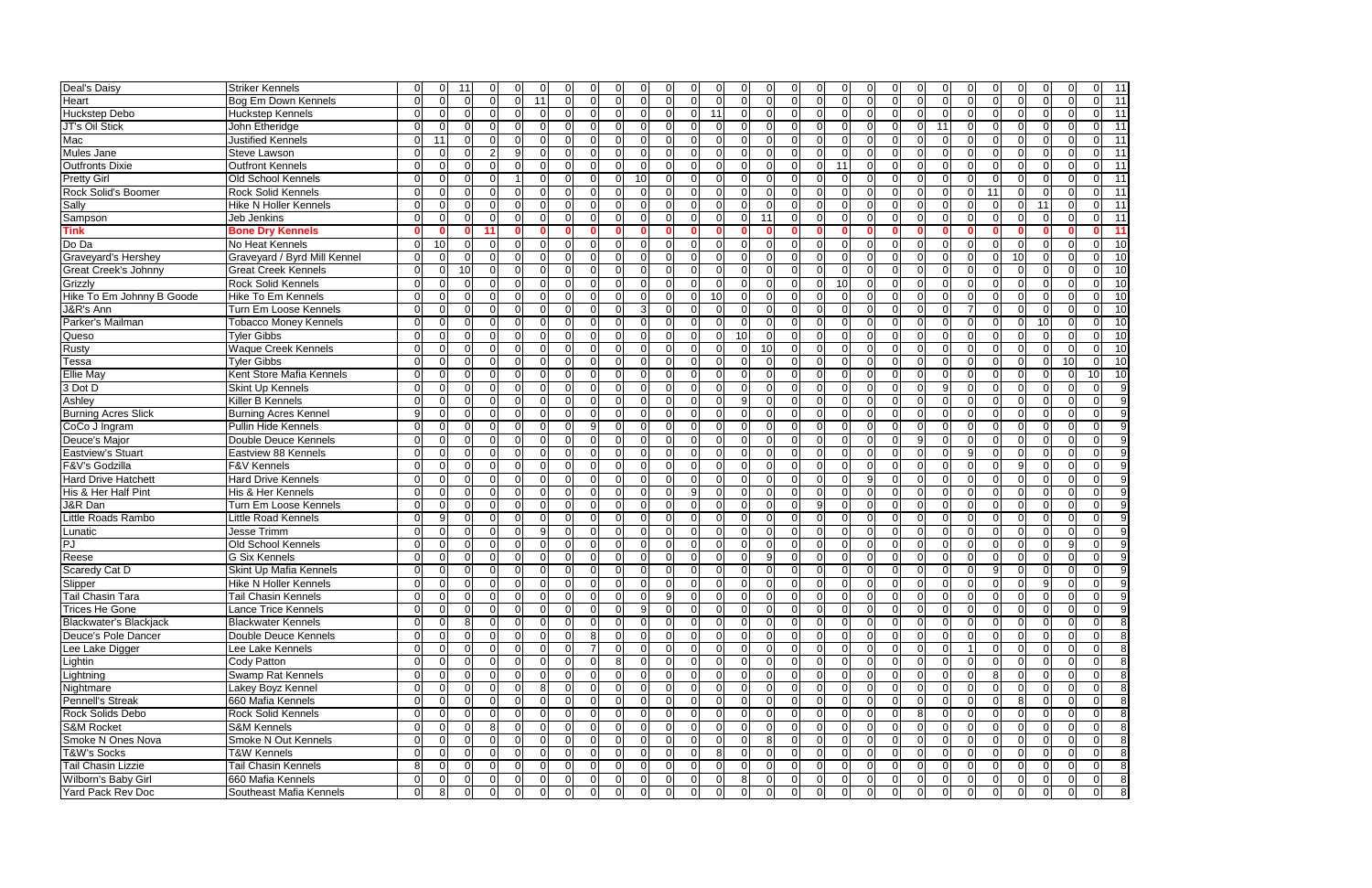| <b>DL's Flake</b>                | Dakota Long                      |          |          |                |          |                |              |          |                |                | 0              |                      | 0              |                      |                              |                   |                |                |          |                |                |                      |    |               |          |                                                  |
|----------------------------------|----------------------------------|----------|----------|----------------|----------|----------------|--------------|----------|----------------|----------------|----------------|----------------------|----------------|----------------------|------------------------------|-------------------|----------------|----------------|----------|----------------|----------------|----------------------|----|---------------|----------|--------------------------------------------------|
| <b>BGK's Pearl</b>               | <b>Bustin Gutz Kennel</b>        | ∩        |          | <sup>0</sup>   |          | $\Omega$       |              |          | $\Omega$       | $\Omega$       | $\Omega$       | $\Omega$             | $\Omega$       | $\Omega$             |                              |                   | $\Omega$       | $\Omega$       |          | $\Omega$       | $\Omega$       | $\Omega$             |    |               |          | ∩<br>$\Omega$                                    |
| Brookwood Baby D                 | <b>Gary Godwin</b>               | n        |          |                |          | ∩              |              |          | $\Omega$       | $\Omega$       | $\Omega$       | $\Omega$             | $\Omega$       | $\Omega$             | $\Omega$                     | $\Omega$          | $\Omega$       | $\Omega$       |          | $\Omega$       | ∩              | $\Omega$             |    |               |          | $\Omega$<br>$\Omega$                             |
| <b>Burning Acres Jolene</b>      | <b>Burning Acres Kennel</b>      |          |          |                |          |                |              |          | $\Omega$       | $\Omega$       | $\Omega$       | ∩                    | $\Omega$       | $\Omega$             | $\Omega$                     | $\Omega$          | $\Omega$       | $\Omega$       |          | $\Omega$       |                | $\Omega$             |    |               |          | $\Omega$<br>$\Omega$                             |
| <b>Corn Meal</b>                 | <b>Parker Kennels</b>            |          |          |                |          | $\Omega$       |              | C        | $\Omega$       | $\Omega$       | $\Omega$       | $\Omega$             | $\Omega$       | $\Omega$             | $\Omega$                     | $\Omega$          | $\overline{0}$ | $\overline{0}$ |          | $\Omega$       | <sup>0</sup>   | $\Omega$             |    |               |          | $\Omega$<br>$\Omega$                             |
| DL's Pig                         | R-Town Kennels                   |          |          |                |          |                |              |          | $\Omega$       | $\Omega$       | $\Omega$       | $\Omega$             | $\Omega$       | $\Omega$             |                              | $\Omega$          | $\Omega$       | $\overline{0}$ |          | $\overline{0}$ |                | 0                    |    |               |          | $\Omega$<br>U                                    |
| F&V Play Boy                     | F&V Kennels                      |          |          |                |          |                |              |          | $\Omega$       | $\Omega$       | $\Omega$       | $\Omega$             | $\Omega$       | $\Omega$             |                              | $\Omega$          | 5 <sub>l</sub> | $\overline{0}$ |          | $\Omega$       |                | $\Omega$             |    |               |          |                                                  |
| Hearn's Echo                     | <b>Mike Hearn</b>                | O        |          | 0              |          | $\Omega$       |              |          | $\Omega$       | $\Omega$       | $\Omega$       | $\Omega$             |                | $\Omega$             | $\Omega$                     | $\Omega$          | 0I             | $\overline{0}$ |          | $\overline{0}$ | $\Omega$       | $\Omega$             |    |               |          | $\Omega$<br>$\Omega$                             |
| <b>HML Chill</b>                 | <b>Hot Mouth Kennels</b>         | U        | ſ        | $\Omega$       |          | ∩              |              |          | $\Omega$       | ΩI             | $\Omega$       | $\Omega$             | $\Omega$       | $\Omega$             | <sup>0</sup>                 | $\Omega$          |                | $\overline{0}$ |          | $\mathbf 0$    | $\Omega$       | $\Omega$             |    | $\Omega$      |          | $\Omega$<br>ΩI                                   |
| <b>Holland's Bane</b>            | No Count Kennels                 | $\Omega$ | n        | $\Omega$       |          | $\Omega$       | <sup>n</sup> |          | $\Omega$       | ΟI             | $\Omega$       | $\Omega$             | $\mathbf 0$    | $\Omega$             | $\Omega$                     | $\mathbf 0$       | <sup>0</sup>   | $\overline{0}$ |          | $\mathbf 0$    | $\Omega$       | $\Omega$             |    | 0             | $\Omega$ | $\Omega$<br>$\Omega$                             |
| <b>LCK's Flossy</b>              | Lucky Charm & TT Kennel          | $\Omega$ | ∩        | $\Omega$       |          | 0.             |              | $\Omega$ | $\Omega$       | ΩI             | $\Omega$       | $\Omega$             | $\Omega$       | $\Omega$             | $\Omega$                     | $\Omega$          | $\Omega$       | $\Omega$       |          | $\Omega$       | $\Omega$       | $\Omega$             |    | $\Omega$      | $\Omega$ | $\Omega$<br>$\Omega$                             |
| Loc On Smooth Criminal           | Loc On Kennels                   | $\Omega$ | ∩        | $\Omega$       |          | 0.             | U            | $\Omega$ | $\Omega$       | $\Omega$       | $\Omega$       | $\Omega$             | $\Omega$       | $\Omega$             | $\Omega$                     | $\Omega$          | $\overline{O}$ | $\overline{0}$ | ΩI       | $\overline{0}$ | $\Omega$       | $\Omega$             |    | $\Omega$      | $\Omega$ | 7<br>$\Omega$                                    |
| <b>Mastins Odin</b>              | Death Train Kennels              | ΩI       |          | <sup>0</sup>   |          | ∩              |              |          | $\Omega$       | $\Omega$       | $\Omega$       | $\Omega$             | $\Omega$       | $\Omega$             | $\Omega$                     | $\Omega$          | $\Omega$       | $\overline{0}$ |          |                |                | $\Omega$             |    |               | ∩        | $\Omega$<br>U                                    |
| Momma                            | <b>Hike &amp; Holler Kennels</b> | ΩI       |          |                |          | ∩              |              |          |                | $\Omega$       | $\Omega$       | $\Omega$             | $\Omega$       | $\Omega$             | $\Omega$                     | $\Omega$          | $\Omega$       | $\overline{0}$ |          | $\Omega$       |                | $\Omega$             |    |               | ∩        | $\Omega$                                         |
| Parkers White Lightnin           | <b>Tobacco Money Kennels</b>     |          |          |                |          |                |              |          | $\Omega$       | $\Omega$       | $\Omega$       | $\Omega$             | $\Omega$       | $\Omega$             | <sup>0</sup>                 | $\Omega$          | $\Omega$       | $\Omega$       |          | $\Omega$       |                | $\Omega$             |    |               |          | U<br>$\Omega$                                    |
| Pearl                            | <b>Old School Kennels</b>        | ΩI       |          |                |          |                |              |          | $\Omega$       | $\Omega$       | $\Omega$       | $\Omega$             | $\Omega$       | $\Omega$             | <sup>0</sup>                 | $\Omega$          | $\Omega$       | $\Omega$       |          | $\Omega$       | U              | $\Omega$             |    |               | ∩        | $\Omega$<br>$\Omega$                             |
|                                  | <b>Sweet Water Kennels</b>       | U        |          |                |          |                |              |          | $\Omega$       | $\Omega$       | $\Omega$       | $\Omega$             | $\Omega$       | $\Omega$             | $\Omega$                     | $\Omega$          | $\Omega$       | $\Omega$       |          | $\Omega$       |                | $\Omega$             |    |               |          | $\Omega$<br>∩                                    |
| <b>Sweet Waters Cowboy</b>       |                                  | ∩        |          |                |          |                |              |          |                | $\Omega$       | $\Omega$       | $\Omega$             | <sup>0</sup>   | ∩                    |                              | $\Omega$          | $\Omega$       | $\Omega$       |          | $\Omega$       |                | <sup>0</sup>         |    |               |          | ∩                                                |
| <b>Taylor's Bullet</b>           | Junk Dog Mafia Kennels           |          |          |                |          |                |              |          | $\Omega$       |                |                |                      |                |                      |                              |                   |                |                |          |                |                |                      |    |               |          |                                                  |
| <b>Turnip Seed Speed's Felon</b> | Mac Asycue                       | ΩI<br>ΩI |          |                |          | $\Omega$<br>∩  |              |          | $\Omega$       | ΩI             | $\Omega$       | $\Omega$<br>$\Omega$ | $\Omega$       | $\Omega$<br>$\Omega$ | <sup>0</sup><br><sup>0</sup> | $\Omega$          | $\Omega$       |                |          | $\Omega$       |                | $\Omega$<br>$\Omega$ |    |               |          | ∩<br>∩∣                                          |
| <b>Dirt Road Hank</b>            | Dirt Road kennels                |          |          |                |          |                |              |          | $\Omega$       | $\Omega$       | $\Omega$       |                      | $\Omega$       |                      |                              | $\Omega$          | $\Omega$       | $\Omega$       |          | $\Omega$       |                |                      |    |               |          |                                                  |
| <b>Buttner's Bonnie</b>          | Killer B Kennels                 | n        |          |                |          | 0.             |              |          | $\Omega$       | $\Omega$       | $\Omega$       | $\Omega$             | $\Omega$       | $\Omega$             | $\Omega$                     | 6                 | $\Omega$       | $\Omega$       |          | $\Omega$       | ∩              | $\Omega$             |    |               |          | $\Omega$<br>$\Omega$                             |
| Cardi B                          | <b>G Six Kennels</b>             |          | 6        |                |          | ∩              |              |          | $\Omega$       | $\Omega$       | $\Omega$       | $\Omega$             | $\Omega$       | $\Omega$             | $\Omega$                     | $\Omega$          | $\Omega$       | $\mathbf 0$    |          | $\Omega$       |                | $\Omega$             |    |               |          |                                                  |
| D&E Knot Head                    | D&E Kennels                      |          |          |                |          | ∩              |              |          | $\Omega$       | $\Omega$       | $\Omega$       | $\Omega$             | $\Omega$       | $\Omega$             | 6                            | $\Omega$          | $\overline{O}$ | $\overline{0}$ |          | $\Omega$       |                | $\Omega$             |    |               |          | $\Omega$<br>ΩI                                   |
| Good Time's PJ                   | <b>Good Time Kennels</b>         | $\Omega$ |          |                |          | $\Omega$       |              |          | $\Omega$       | $\Omega$       | $\Omega$       | ∩                    | $\Omega$       | $\Omega$             | $\Omega$                     | $\Omega$          | $\Omega$       | $\Omega$       |          | $\Omega$       |                | 6                    |    |               |          | $\Omega$                                         |
| <b>Hawks</b>                     | <b>Chris Gee</b>                 | O        |          |                |          |                |              |          | $\Omega$       | $\Omega$       | $\Omega$       | 6                    | $\Omega$       | $\Omega$             | $\Omega$                     | $\Omega$          | 0I             | $\overline{0}$ |          | $\mathbf 0$    | O              | $\Omega$             |    |               |          | $\Omega$<br>$\Omega$                             |
| <b>J&amp;H Lil JC</b>            | Breakwhite/Crown Royal Kennel    | $\Omega$ | $\Omega$ | $\Omega$       |          | 0.             | U            | -6       | $\Omega$       | $\Omega$       | $\Omega$       | $\Omega$             | $\Omega$       | $\Omega$             | $\Omega$                     | 0                 | ΟI             | $\overline{0}$ | $\Omega$ | $\mathbf 0$    | $\Omega$       | $\Omega$             |    | $\Omega$      | ∩<br>∩   | $\Omega$<br>$\Omega$<br>6                        |
| Joplin                           | <b>Breaking Pine Kennels</b>     | $\Omega$ |          | 6              |          | $\Omega$       | U            | ∩        | $\Omega$       | $\Omega$       | $\Omega$       | $\Omega$             | $\Omega$       | $\Omega$             | $\Omega$                     | $\Omega$          | $\Omega$       | $\overline{0}$ |          | $\Omega$       | $\Omega$       | $\Omega$             |    |               | ∩        | $\Omega$<br>6<br>U                               |
| Lakeisha                         | <b>Whitetop Kennel</b>           | ΩI       | ∩        | <sup>0</sup>   |          | $\Omega$       |              | ∩        | 6              | $\Omega$       | $\Omega$       | $\Omega$             | $\Omega$       | $\Omega$             | $\Omega$                     | $\Omega$          | $\Omega$       | $\Omega$       |          | $\Omega$       | $\Omega$       | $\Omega$             |    |               | ∩        | $\Omega$<br>6<br>$\Omega$                        |
| <b>Mastins Penny L</b>           | <b>Death Train Kennels</b>       | ΩI       |          | 0              |          | $\Omega$       | U            | ∩        | $\Omega$       | $\Omega$       | $\Omega$       | $\Omega$             | $\Omega$       | $\Omega$             | $\Omega$                     | $\Omega$          | $\Omega$       | $6 \mid$       |          | $\Omega$       | ∩              | $\Omega$             |    | ∩             | $\Omega$ | 6<br>$\Omega$<br>U                               |
| McCauley's Gunner                | Rampage Kennels                  | ΩI       |          | <sup>0</sup>   |          | ∩              | n            | £        | $\Omega$       | $\Omega$       | $\Omega$       | $\Omega$             | $\Omega$       | $\Omega$             | $\Omega$                     | $\Omega$          | $\Omega$       | $\overline{0}$ |          | $\Omega$       |                | $\Omega$             |    | 6             | $\Omega$ | 6<br>$\Omega$<br>$\Omega$                        |
| <b>Piney Swamp Paul</b>          | <b>Piney Swamp Kennels</b>       | ΩI       |          |                |          |                |              |          | $\Omega$       | $\Omega$       | $\Omega$       | $\Omega$             | $\Omega$       | $\Omega$             | $\Omega$                     | $\Omega$          | 6              | $\overline{0}$ |          | $\Omega$       |                | $\Omega$             |    |               | ∩        | 6<br>ി                                           |
| Ruger                            | <b>Grassy Creek Kennel</b>       |          |          |                |          | $\Omega$       |              |          | $\Omega$       | $\Omega$       | $\Omega$       | $\Omega$             | $\Omega$       | $\Omega$             | $\Omega$                     | $\Omega$          | $\Omega$       | $\Omega$       |          | $\Omega$       |                | $\Omega$             |    |               |          | $6 \mid$<br>6<br>$\Omega$                        |
| <b>S&amp;M Roxy</b>              | <b>S&amp;M Kennels</b>           | U        |          |                |          | 6              |              |          | $\Omega$       | $\Omega$       | $\Omega$       | $\Omega$             | $\Omega$       | $\Omega$             | $\Omega$                     | $\Omega$          | ΟI             | 0I             |          | $\Omega$       | $\Omega$       | $\Omega$             |    |               | ∩        | $6 \mid$<br>$\Omega$<br>ΩI                       |
| South Creek's Oreo               | South Creeks Kennel              | n        |          |                |          | ∩              |              |          | $\Omega$       | $\Omega$       | $\Omega$       | $\Omega$             | $\Omega$       | $\Omega$             | <sup>0</sup>                 | $\Omega$          | $\Omega$       | $\Omega$       |          | $\Omega$       | ∩              | $\Omega$             |    |               |          | $\Omega$<br>6<br>$\Omega$                        |
| <b>Super Star</b>                | <b>Old School Kennels</b>        | n        |          | 0              |          | ∩              |              |          | $\Omega$       | $\Omega$       | <sup>6</sup>   | $\Omega$             | $\Omega$       | $\Omega$             | <sup>0</sup>                 | $\Omega$          | $\Omega$       | $\Omega$       |          | $\Omega$       | ∩              | $\Omega$             |    |               |          | 6<br>$\Omega$<br>$\Omega$                        |
| Thunder                          | Up & Running Kennel              | U        |          |                |          | ∩              |              |          | $\Omega$       | 6              | $\Omega$       | $\Omega$             | $\Omega$       | $\Omega$             | $\Omega$                     | $\Omega$          | $\Omega$       | $\Omega$       |          | $\Omega$       | ∩              | $\Omega$             |    |               |          | $\Omega$<br>$\Omega$                             |
| <b>Tin Man</b>                   | Noah Cole                        | $\Omega$ |          | <sup>0</sup>   |          | $\Omega$       | 6            |          | $\Omega$       | $\Omega$       | $\Omega$       | $\Omega$             | $\Omega$       | $\Omega$             | $\Omega$                     | 0                 | ΟI             | $\overline{0}$ |          | $\overline{0}$ | $\Omega$       | $\Omega$             |    |               |          | <sup>6</sup><br>$\Omega$<br>ΩI                   |
| <b>BGKs Hannah</b>               | <b>Bustin Gutz Kennel</b>        |          |          |                |          | 0.             |              | $\Omega$ | $\Omega$       | $\Omega$       | $\overline{0}$ | - OI                 | $\Omega$       | - OI                 | <sup>0</sup>                 | <sup>O</sup>      | $\Omega$       | $\overline{0}$ |          | 5              |                | $\Omega$             |    |               |          | $\Omega$<br>$\Omega$                             |
| <b>Black Jack</b>                | Hike N Holler Kennels            | υı       | υı       | <b>U</b>       |          | υı             | υı           | <b>U</b> | υ              | 0              | 0              | $\overline{0}$       | $\overline{0}$ | υ                    | υı                           | υı<br>υ           | υ              | υ              | υı       | $\overline{0}$ | υ              | υ                    | υı | $\mathcal{D}$ | υı       | 0 <br><b>U</b><br>ьl                             |
| <b>Bubba</b>                     | Leanin Tree Kennels              | $\Omega$ | $\Omega$ | $\overline{0}$ |          | $\overline{0}$ | 0            | 0        | $\overline{0}$ | $\overline{0}$ | $\overline{0}$ | $\Omega$             | $\overline{0}$ | 5 <sup>1</sup>       | 0I                           | $\overline{0}$    | 0              | 0              | $\Omega$ | $\overline{0}$ | $\overline{0}$ | $\overline{0}$       |    | 0             |          | 5<br>$\overline{0}$<br>$\Omega$                  |
| Buttner's Raptor                 | Killer B Kennels                 | 0        | $\Omega$ | $\Omega$       |          | 0.             |              |          | $\Omega$       | $\Omega$       | $\Omega$       | $\Omega$             | $\overline{0}$ | $\Omega$             | $\Omega$                     | $\overline{0}$    | 0              | 0              | $\Omega$ | $\overline{0}$ | 0I             | $\overline{0}$       |    | $\mathbf{0}$  | $\Omega$ | 5<br>0I<br>$\Omega$                              |
| Cant Get Right Tex               | Cant Get Right Kennels           | ΩI       | $\Omega$ | $\Omega$       |          | 0.             |              | $\Omega$ | $\Omega$       | $\overline{0}$ | $\Omega$       | $\Omega$             | $\Omega$       | $\Omega$             | $\Omega$                     | $\overline{0}$    | $\overline{0}$ | 0              |          | $\overline{0}$ | $\Omega$       | $\overline{0}$       |    | $\Omega$      | 5        | 5 <sup>1</sup><br>$\Omega$<br>0I                 |
| <b>Cedar Lane Natty</b>          | Cedar Lane Kennels               | ΩI       | $\Omega$ | $\Omega$       |          | $\Omega$       |              |          | $\Omega$       | ΩI             | $\Omega$       | $\Omega$             |                | $\Omega$             |                              |                   | $\overline{O}$ | $\overline{0}$ |          | $\overline{0}$ |                | $\Omega$             |    |               |          | 5 <sup>1</sup><br>$\Omega$<br>ΟI                 |
| G Smoke Buck                     | <b>G Smoke Kennels</b>           | $\Omega$ | $\Omega$ | $\Omega$       |          | $\Omega$       |              | $\Omega$ | $\Omega$       | $\Omega$       | $\Omega$       | $\Omega$             | $\Omega$       | $\Omega$             | $\Omega$                     | $\Omega$          | $\overline{O}$ | 5 <sub>l</sub> |          | $\overline{0}$ | $\Omega$       | $\Omega$             |    | $\Omega$      | $\Omega$ | 5 <sub>l</sub><br>$\Omega$<br>$\Omega$           |
| June                             | Old School Kennels               | $\Omega$ | $\Omega$ | $\Omega$       |          | $\Omega$       | $\Omega$     | $\Omega$ | $\Omega$       | $\Omega$       | $\Omega$       | $\Omega$             | $\Omega$       | $\Omega$             | $\mathcal{P}$                | $\lceil 3 \rceil$ | $\overline{O}$ | $\overline{0}$ |          | $\overline{0}$ | $\Omega$       | $\Omega$             |    | $\Omega$      | $\Omega$ | 5 <sup>1</sup><br>$\Omega$<br>$\Omega$           |
| Lightning                        | Dead End Kennels                 | $\Omega$ | $\Omega$ | $\Omega$       |          | $\Omega$       | ∩            |          | $\Omega$       | $\Omega$       | 5 <sub>l</sub> | $\Omega$             | $\Omega$       | $\Omega$             | $\Omega$                     | $\overline{0}$    | 0I             | $\overline{0}$ |          | $\overline{0}$ |                | $\Omega$             |    |               | $\Omega$ | 5 <sub>l</sub><br>$\Omega$<br>$\Omega$           |
| Marshall's Mac                   | <b>Berkely Kennels</b>           | $\Omega$ | $\Omega$ | <sup>O</sup>   |          | 0.             | <sup>n</sup> | $\Omega$ | $\Omega$       | $\Omega$       | $\Omega$       | $\Omega$             | $\Omega$       | $\Omega$             | 5 <sup>1</sup>               | 0                 | 0I             | $\overline{0}$ |          | $\overline{0}$ | $\Omega$       | $\Omega$             |    | ∩             | $\Omega$ | 5 <sup>1</sup><br>$\Omega$<br>$\Omega$           |
| Parker's Kita                    | <b>Tobacco Money Kennels</b>     | ΩI       |          |                | 0        |                |              |          | $\Omega$       | $\Omega$       | ΟI             | $\Omega$             | 2              | $\Omega$             | $\Omega$                     | $\Omega$          | 0I             | $\overline{0}$ |          | $\mathbf{3}$   |                | $\Omega$             |    |               | ∩        | 5 <sub>l</sub><br>ΟI<br>$\Omega$                 |
| Pat                              | <b>Obeck Kennels</b>             | ΩI       |          |                | $\Omega$ | $\Omega$       |              |          | $\Omega$       | 5 <sub>l</sub> | $\Omega$       | $\Omega$             | $\Omega$       | $\Omega$             | $\Omega$                     | $\Omega$          | 0I             | $\overline{0}$ |          | $\overline{0}$ | $\Omega$       | ΩI                   |    |               | ∩        | 5 <sup>1</sup><br>$\Omega$<br>ΟI                 |
| Piper                            | <b>Cbeck Kennels</b>             | 0        |          | 0              |          | $\Omega$       |              |          | $\Omega$       | ΟI             | 0I             | $\Omega$             | $\overline{0}$ | $\Omega$             | $\Omega$                     | 5 <sup>1</sup>    | $\overline{0}$ | $\overline{0}$ |          | $\overline{0}$ | ΟI             | $\Omega$             |    |               | $\Omega$ | 5 <sub>l</sub><br>$\Omega$<br>0I                 |
| Cousin Raymond                   | Skint Up Mafia Kennels           | ΩI       |          | <sup>O</sup>   |          | 0.             |              |          | $\Omega$       | $\overline{0}$ | $\Omega$       | $\Omega$             | $\Omega$       | $\Omega$             | $\Omega$                     | 0                 | <sup>0</sup>   | $\overline{0}$ |          | $\overline{0}$ | $\Omega$       | $\Omega$             |    | ∩             | $\Omega$ | 5 <sub>l</sub><br>5 <sup>1</sup><br>$\Omega$     |
| <b>Biggies Ace</b>               | <b>Biggies Kennel</b>            | ΩI       |          | <sup>O</sup>   |          | $\Omega$       |              |          | $\Omega$       | $\overline{0}$ | ΩI             | $\Omega$             | <sup>O</sup>   | 0I                   | $\Omega$                     | $\Omega$          | ΟI             | $\overline{0}$ |          | $\overline{4}$ | $\Omega$       | $\Omega$             |    |               | ∩        | $\overline{0}$<br>$\overline{a}$<br><sup>O</sup> |
| Cash                             | <b>Packed Tight Kennels</b>      | ΩI       |          |                |          | <sup>O</sup>   |              |          | $\Omega$       | $\overline{0}$ | $\Omega$       | $\Omega$             | <sup>O</sup>   | 0I                   |                              | $\Omega$          | ΟI             | $\overline{0}$ |          | $\overline{0}$ |                | $\Omega$             |    |               |          | $\Omega$<br>$\overline{0}$                       |
| Catch Em's Undertaker            | Catch Em Kennels                 | ΩI       |          | 4              |          | <sup>O</sup>   |              | $\Omega$ | 0I             | $\overline{0}$ | $\Omega$       | $\Omega$             | $\overline{0}$ | $\Omega$             | $\Omega$                     | $\overline{0}$    | $\overline{0}$ | $\overline{0}$ | ΩI       | $\overline{0}$ | 01             | $\overline{0}$       |    |               | 0        | $\overline{4}$<br>$\overline{0}$<br>$\Omega$     |
| Crazy                            | New Haven Kennels                | 01       | 0        | 0              |          | <sup>O</sup>   |              | $\Omega$ | 0              | $\Omega$       | $\Omega$       | $\Omega$             | $\Omega$       | $\Omega$             | $\Omega$                     | $\overline{0}$    | 0I             | $\overline{0}$ |          | $\overline{0}$ | $\Omega$       | $\Omega$             |    |               | ∩        | $\overline{4}$<br>$\overline{0}$<br>$\Omega$     |
|                                  |                                  |          |          |                |          |                |              |          |                |                |                |                      |                |                      |                              |                   |                |                |          |                |                |                      |    |               |          |                                                  |